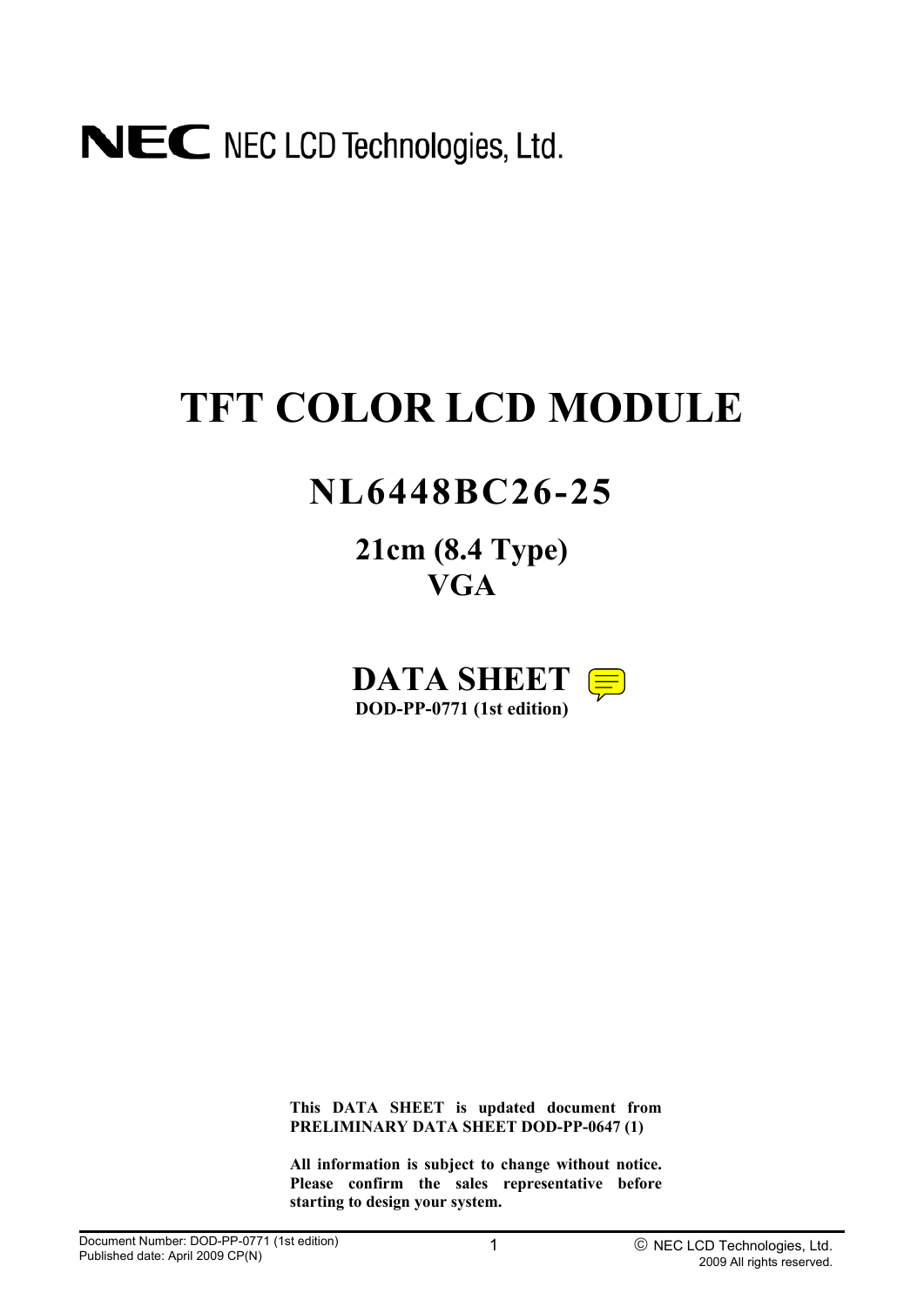### **INTRODUCTION**

<span id="page-1-0"></span>The Copyright to this document belongs to NEC LCD Technologies, Ltd. (hereinafter called "NEC"). No part of this document will be used, reproduced or copied without prior written consent of NEC.

NEC does and will not assume any liability for infringement of patents, copyrights or other intellectual property rights of any third party arising out of or in connection with application of the products described herein except for that directly attributable to mechanisms and workmanship thereof. No license, express or implied, is granted under any patent, copyright or other intellectual property right of NEC.

Some electronic parts/components would fail or malfunction at a certain rate. In spite of every effort to enhance reliability of products by NEC, the possibility of failures and malfunction might not be avoided entirely. To prevent the risks of damage to death, human bodily injury or other property arising out thereof or in connection therewith, each customer is required to take sufficient measures in its safety designs and plans including, but not limited to, redundant system, fire-containment and anti-failure.

The products are classified into three quality grades: **"Standard"**, **"Special"**, and **"Specific"** of the highest grade of a quality assurance program at the choice of a customer. Each quality grade is designed for applications described below. Any customer who intends to use a product for application other than that of Standard quality grade is required to contact an NEC sales representative in advance.

The **Standard** quality grade applies to the products developed, designed and manufactured in accordance with the NEC standard quality assurance program, which are designed for such application as any failure or malfunction of the products (sets) or parts/components incorporated therein a customer uses are, directly or indirectly, free of any damage to death, human bodily injury or other property, like general electronic devices.

Examples: Computers, office automation equipment, communications equipment, test and measurement equipment, audio and visual equipment, home electronic appliances, machine tools, personal electronic equipment, industrial robots, etc.

The **Special** quality grade applies to the products developed, designed and manufactured in accordance with an NEC quality assurance program stricter than the standard one, which are designed for such application as any failure or malfunction of the products (sets) or parts/components incorporated therein a customer uses might directly cause any damage to death, human bodily injury or other property, or such application under more severe condition than that defined in the Standard quality grade without such direct damage.

Examples: Control systems for transportation equipment (automobiles, trains, ships, etc.), traffic control systems, anti-disaster systems, anti-crime systems, medical equipment not specifically designed for life support, safety equipment, etc.

The **Specific** quality grade applies to the products developed, designed and manufactured in accordance with the standards or quality assurance program designated by a customer who requires an extremely higher level of reliability and quality for such products.

Examples: Military systems, aircraft control equipment, aerospace equipment, nuclear reactor control systems, medical equipment/devices/systems for life support, etc.

The quality grade of this product is the **"Standard"** unless otherwise specified in this document.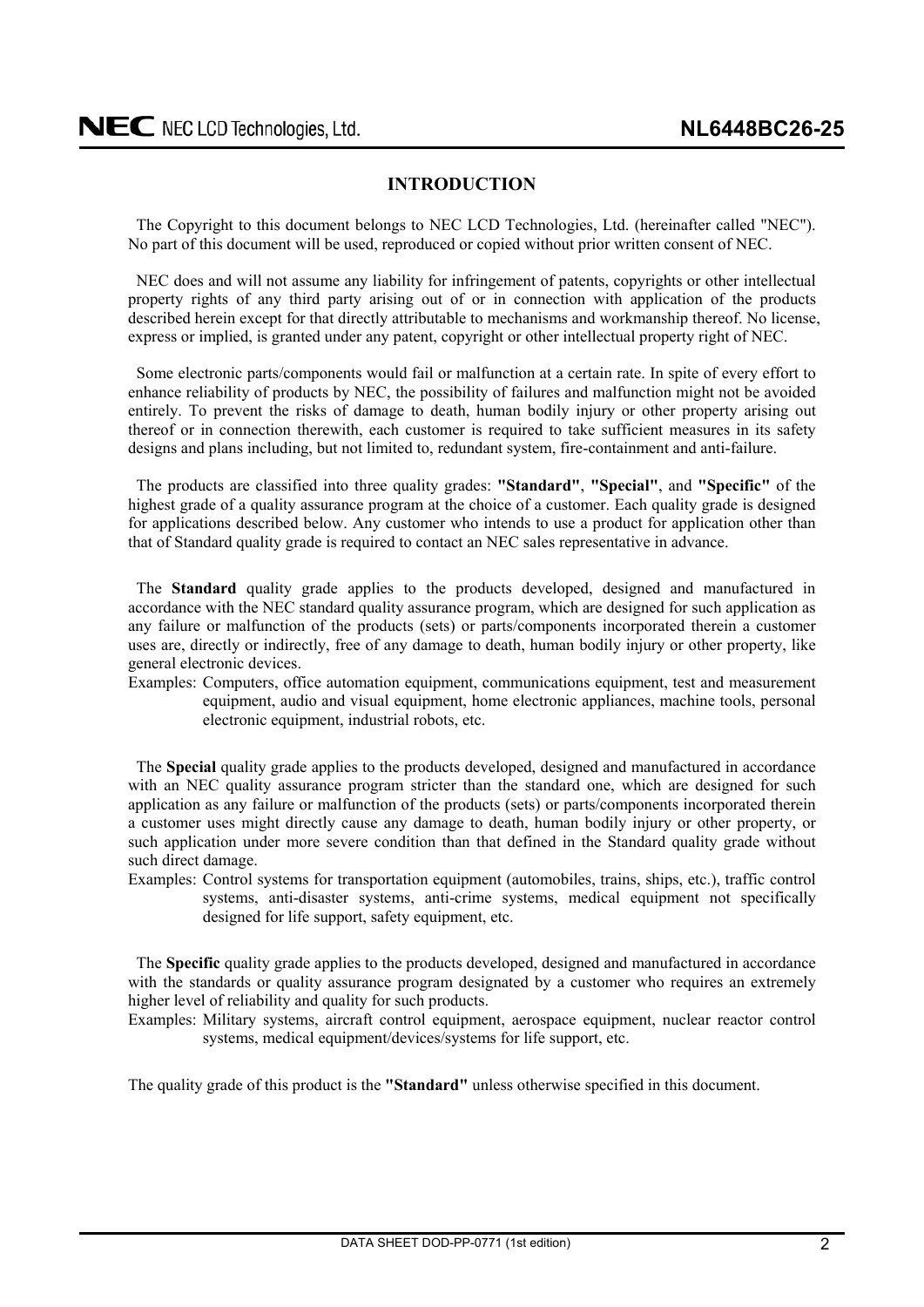### **CONTENTS**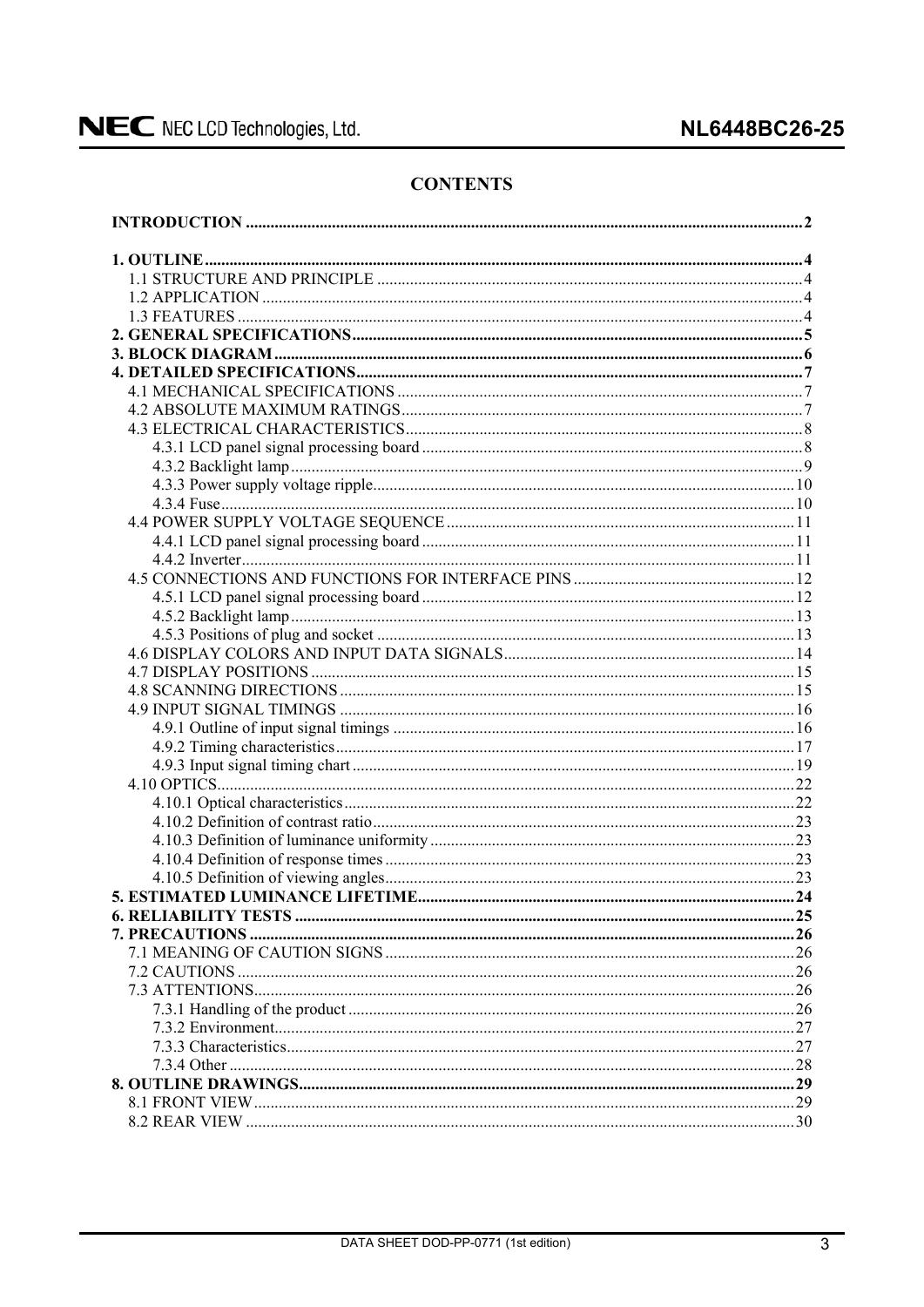### <span id="page-3-0"></span>**1. OUTLINE**

### 1.1 STRUCTURE AND PRINCIPLE

Color LCD module NL6448BC26-25 is composed of the amorphous silicon thin film transistor liquid crystal display (a-Si TFT LCD) panel structure with driver LSIs for driving the TFT (Thin Film Transistor) array and a backlight.

The a-Si TFT LCD panel structure is injected liquid crystal material into a narrow gap between the TFT array glass substrate and a color-filter glass substrate.

Color (Red, Green, Blue) data signals from a host system (e.g. signal generator, etc.) are modulated into best form for active matrix system by a signal processing circuit, and sent to the driver LSIs which drive the individual TFT arrays.

The TFT array as an electro-optical switch regulates the amount of transmitted light from the backlight assembly, when it is controlled by data signals. Color images are created by regulating the amount of transmitted light through the TFT array of red, green and blue dots.

1.2 APPLICATION

 $\bullet$  For industrial use

### 1.3 FEATURES

- High luminance
- High contrast
- Wide viewing angle
- Wide temperature range
- $\bullet$  6-bit digital RGB Signals
- Reversible-scan direction
- Edge light type (without inverter)
- Replaceable lamp for backlight
- Acquisition product for UL60950-1/CSA-C22.2 No.60950-1-03 (File number: E170632)
- Compliance with the European RoHS direction (2002/95/EC)  $\frac{1}{\sqrt{2}}$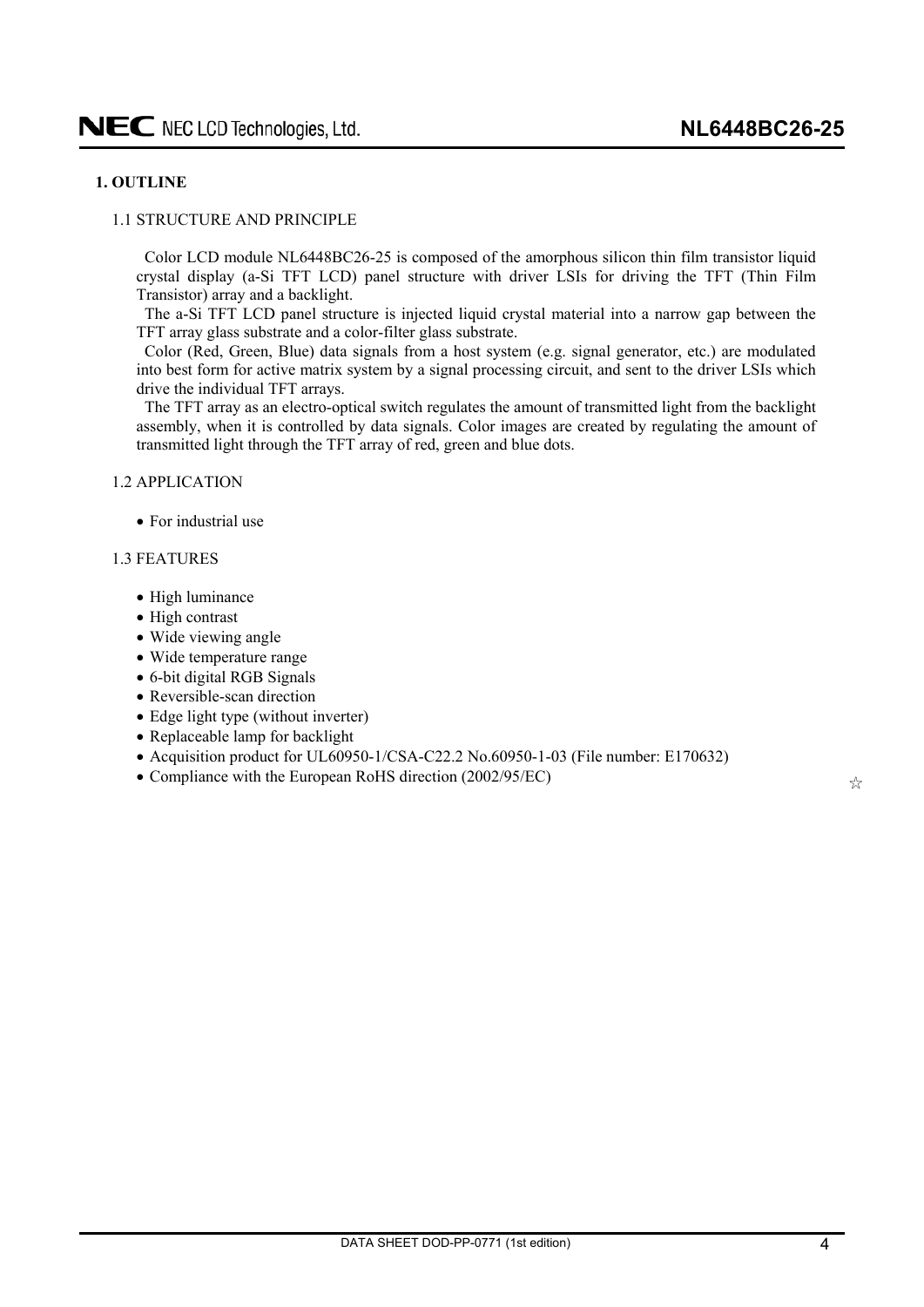### <span id="page-4-0"></span>**2. GENERAL SPECIFICATIONS**

| Display area                     | $170.88$ (H) $\times$ 128.16 (V) mm                                                                                                                                                                                                                               |
|----------------------------------|-------------------------------------------------------------------------------------------------------------------------------------------------------------------------------------------------------------------------------------------------------------------|
| Diagonal size of display         | 21cm (8.4inches)                                                                                                                                                                                                                                                  |
| Drive system                     | a-Si TFT active matrix                                                                                                                                                                                                                                            |
| <b>Display color</b>             | 262,144 colors                                                                                                                                                                                                                                                    |
| Pixel                            | 640 (H) $\times$ 480 (V) pixels                                                                                                                                                                                                                                   |
| Pixel arrangement                | RGB (Red dot, Green dot, Blue dot) vertical stripe                                                                                                                                                                                                                |
| Dot pitch                        | $0.089$ (H) $\times$ 0.267 (V) mm                                                                                                                                                                                                                                 |
| <b>Pixel pitch</b>               | $0.267$ (H) $\times$ 0.267 (V) mm                                                                                                                                                                                                                                 |
| Module size                      | $200.0$ (W) $\times$ 152.0 (H) $\times$ 10.5 (D) mm (typ.)                                                                                                                                                                                                        |
| Weight                           | 330g (typ.)                                                                                                                                                                                                                                                       |
| Contrast ratio                   | $600:1$ (typ.)                                                                                                                                                                                                                                                    |
| <b>Viewing angle</b>             | At the contrast ratio $\geq 10$ :<br>• Horizontal: Right side $80^\circ$ (typ.), Left side $80^\circ$ (typ.)<br>• Vertical: Up side $80^{\circ}$ (typ.), Down side $60^{\circ}$ (typ.)                                                                            |
| Designed viewing direction       | At DPS= Low or Open: Normal scan<br>• Viewing direction without image reversal: Up side (12 o'clock)<br>• Viewing direction with contrast peak: Down side (6 o'clock)<br>• Viewing angle with optimum grayscale ( $\gamma$ = 2.2): Normal axis<br>(perpendicular) |
| Polarizer surface                | Clear                                                                                                                                                                                                                                                             |
| <b>Polarizer pencil-hardness</b> | 3H (min.) [by JIS K5400]                                                                                                                                                                                                                                          |
| <b>Color</b> gamut               | At LCD panel center<br>60% (typ.) [against NTSC color space]                                                                                                                                                                                                      |
| <b>Response time</b>             | Ton+Toff (10% $\leftarrow \rightarrow 90\%$ )<br>$25ms$ (typ.)                                                                                                                                                                                                    |
| Luminance                        | At IBL= $5.0$ mArms / lamp<br>600 cd/m <sup>2</sup> (typ.)                                                                                                                                                                                                        |
| <b>Signal system</b>             | 6-bit digital signals for data of RGB colors,<br>Dot clock (CLK), Data enable (DE),<br>Horizontal synchronous signal (Hsync),<br>Vertical synchronous signal (Vsync)                                                                                              |
| Power supply voltage             | LCD panel signal processing board: 3.3V or 5.0V                                                                                                                                                                                                                   |
| <b>Backlight</b>                 | Edge light type: 2 cold cathode fluorescent lamps<br>Replaceable part<br>• Lamp holder set: Type No. 84LHS06<br>Recommended inverter (Option)<br>• Inverter: Type No. 84PW031, 84PW041                                                                            |
|                                  |                                                                                                                                                                                                                                                                   |

 $\gamma_{\rm M}^{\rm A}$ 

 $z^A$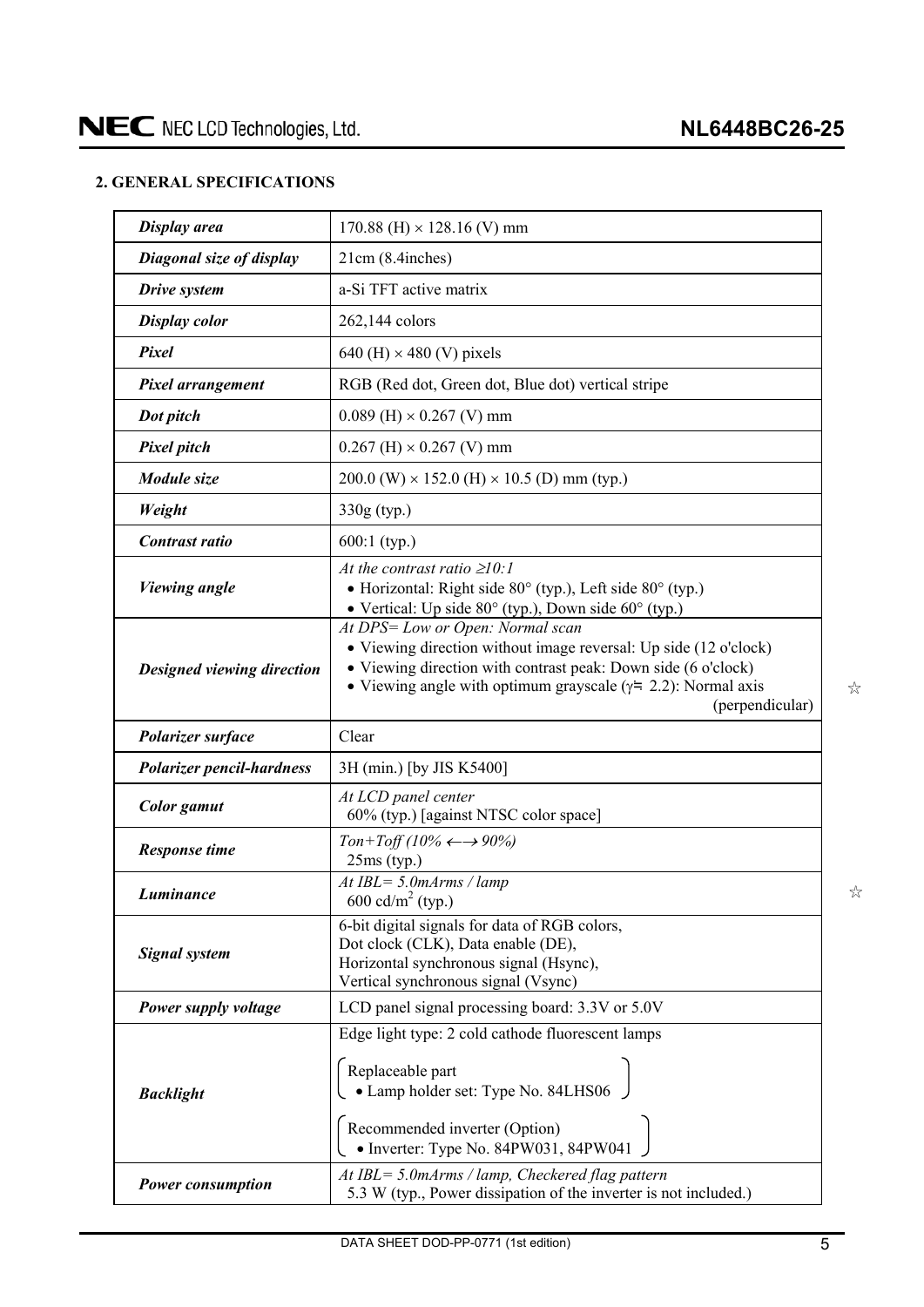### <span id="page-5-0"></span>**3. BLOCK DIAGRAM**



| GND - FG   | Connected     |
|------------|---------------|
| GND - VBLC | Not connected |
| FG - VBLC  | Not connected |

Note2: GND, FG and GNDB must be connected to customer equipment's ground, and it is recommended that these grounds are connected together in customer equipment.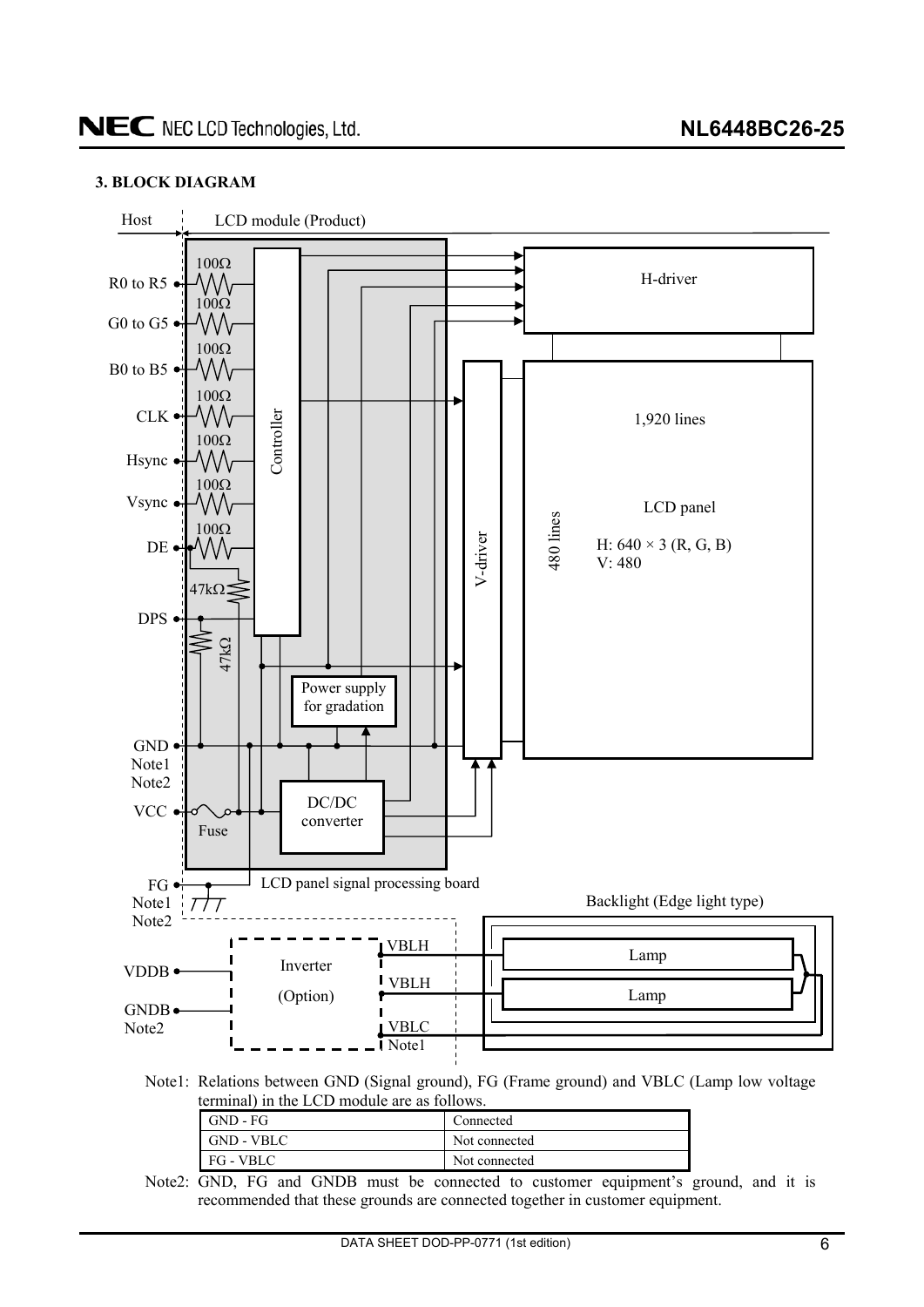### <span id="page-6-0"></span>**4. DETAILED SPECIFICATIONS**

### 4.1 MECHANICAL SPECIFICATIONS

| Parameter    | Specification                                                                |       | Unit |
|--------------|------------------------------------------------------------------------------|-------|------|
| Module size  | $200.0 \pm 0.5$ (W) $\times$ 152.0 $\pm$ 0.5 (H) $\times$ 10.5 $\pm$ 0.5 (D) | Note1 | mm   |
| Display area | $170.88$ (H) $\times$ 128.16 (V)                                             | Note1 | mm   |
| Weight       | 330 (typ.), 350 (max.)                                                       |       | g    |

Note1: See "**8. OUTLINE DRAWINGS**".

### 4.2 ABSOLUTE MAXIMUM RATINGS

|               | Parameter                              |              | Symbol         | Rating                         | Unit            | Remarks                                            |
|---------------|----------------------------------------|--------------|----------------|--------------------------------|-----------------|----------------------------------------------------|
| Power supply  | LCD panel signal processing board      |              | <b>VCC</b>     | $-0.3$ to $+6.5$               | V               |                                                    |
| voltage       | Lamp voltage                           |              | <b>VBLH</b>    | 1,700                          | <b>Vrms</b>     |                                                    |
| Input voltage | Display signals<br>Note1               |              | VD.            |                                |                 |                                                    |
| for signals   | Function signal<br>Note2               |              | VF             | $-0.3$ to VCC $+0.3$           | V               |                                                    |
|               | Storage temperature                    | <b>Tst</b>   | $-30$ to $+80$ | $\rm ^{\circ}C$                |                 |                                                    |
| Front surface |                                        |              | TopF           | $-20$ to $+70$                 | $\rm ^{\circ}C$ | Note3                                              |
|               | Operating temperature                  | Rear surface | TopR           | $-20$ to $+70$                 | $\rm ^{\circ}C$ | Note4                                              |
|               |                                        |              |                | $\leq 95$                      | $\frac{0}{0}$   | Ta $\leq 40^{\circ}$ C                             |
|               | Relative humidity                      |              | <b>RH</b>      | $\leq 85$                      | $\frac{0}{0}$   | $40 <$ Ta $\leq 50$ °C                             |
|               | Note <sub>5</sub>                      |              |                | $\leq$ 55                      | $\frac{0}{0}$   | $50^{\circ}$ C <ta<math>\leq 60^{\circ}C</ta<math> |
|               |                                        |              |                | $\leq 36$                      | $\frac{0}{0}$   | $60^{\circ}$ C <ta<math>\leq 70^{\circ}C</ta<math> |
|               | Absolute humidity<br>Note <sub>5</sub> |              | AH             | $\leq 70$<br>Note <sub>6</sub> | $g/m^3$         | Ta $> 70^{\circ}$ C                                |

Note1: CLK, Hsync, Vsync, DE, DATA (R0 to R5, G0 to G5, B0 to B5) Note2: DPS

Note3: Measured at LCD panel surface (including self-heat)

Note4: Measured at LCD module's rear shield surface (including self-heat)

Note5: No condensation

Note6: Water amount at Ta= 70°C and RH= 36%

ყ ყ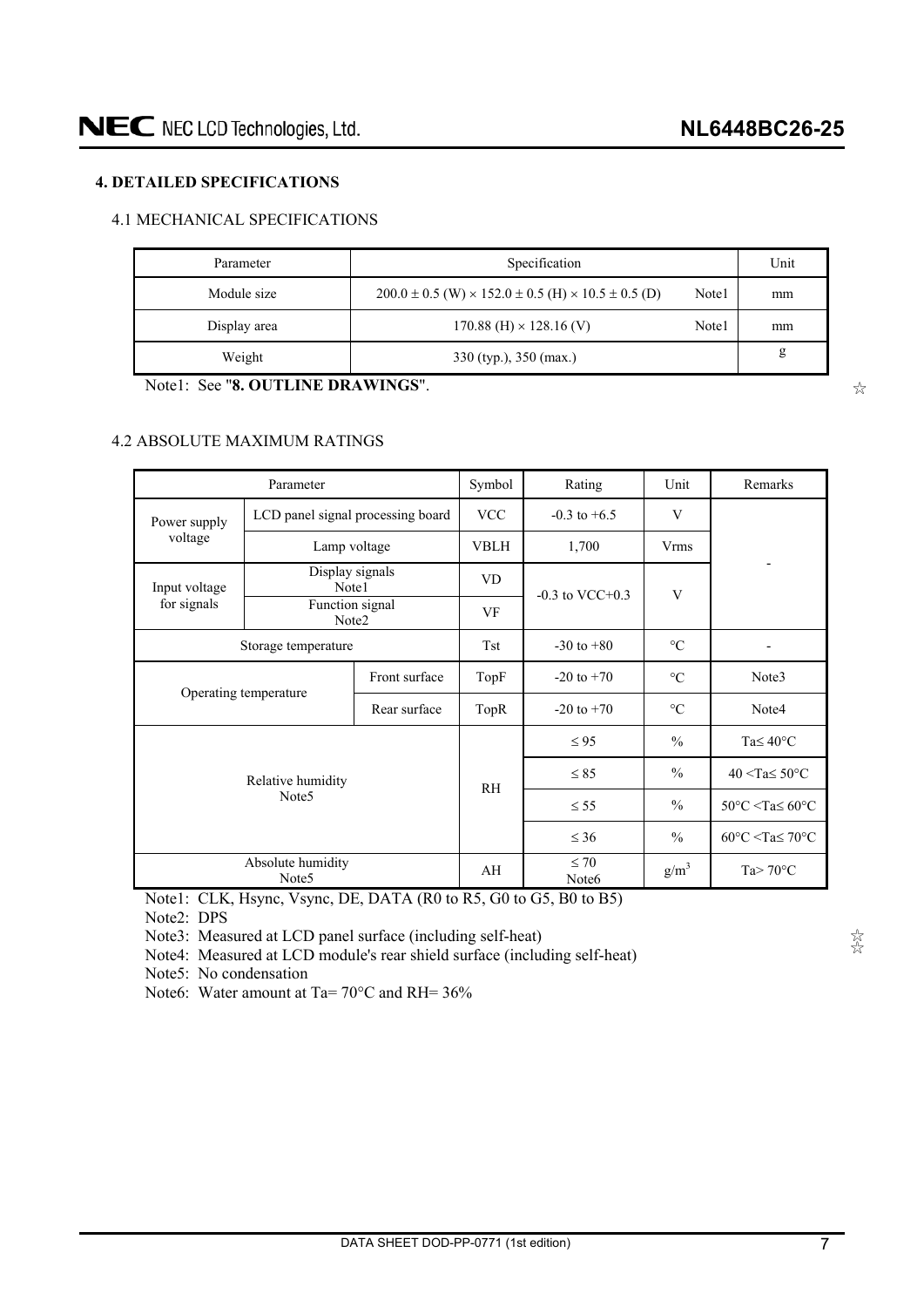### <span id="page-7-0"></span>4.3 ELECTRICAL CHARACTERISTICS

### 4.3.1 LCD panel signal processing board

|                                 |            |                          |              |                          |            |                | $(Ta=25^{\circ}C)$ |
|---------------------------------|------------|--------------------------|--------------|--------------------------|------------|----------------|--------------------|
| Parameter                       |            | Symbol                   | min.         | typ.                     | max.       | Unit           | Remarks            |
| Power supply voltage            | <b>VCC</b> | 3.0                      | 3.3          | 3.6                      | V          | at VCC= $3.3V$ |                    |
|                                 |            | 4.75                     | 5.0          | 5.25                     | V          | at VCC= $5.0V$ |                    |
| Power supply current            | <b>ICC</b> | $\overline{\phantom{a}}$ | 280<br>Note1 | 380<br>Note <sub>2</sub> | mA         | at VCC= $3.3V$ |                    |
|                                 |            | $\overline{\phantom{a}}$ | 180<br>Note1 | 250<br>Note <sub>2</sub> | mA         | at VCC= $5.0V$ |                    |
| Logic input voltage for         | High       | <b>VDH</b>               | $0.7$ VCC    |                          | <b>VCC</b> | V              |                    |
| display signals                 | Low        | <b>VDL</b>               | $\mathbf{0}$ | ٠                        | $0.3$ VCC  | V              | <b>CMOS</b> level  |
| Input voltage for DPS<br>signal | High       | <b>VFH</b>               | $0.7$ VCC    |                          | <b>VCC</b> | V              |                    |
|                                 | Low        | <b>VFL</b>               | $\mathbf{0}$ |                          | $0.3$ VCC  | V              |                    |

Note1: Checkered flag pattern [by EIAJ ED-2522] Note2: Pattern for maximum current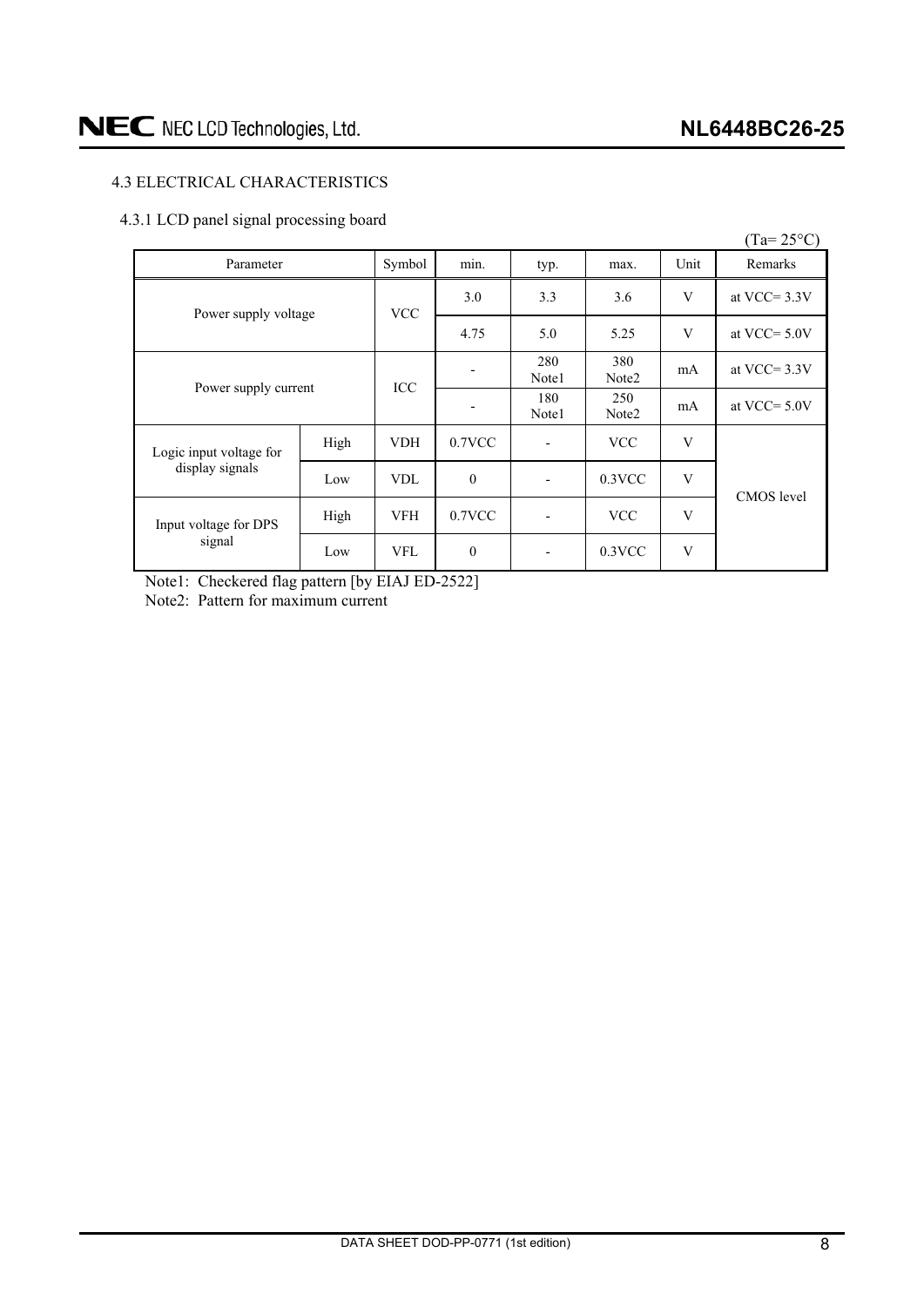### <span id="page-8-0"></span>4.3.2 Backlight lamp

|                                                       |             |       |                |      |             | $(Ta=25\text{°C}, Note1)$                |
|-------------------------------------------------------|-------------|-------|----------------|------|-------------|------------------------------------------|
| Parameter                                             | Symbol      | min.  | typ.           | max. | Unit        | Remarks                                  |
| Lamp current<br>Note <sub>3</sub> , Note <sub>4</sub> | IBL         | 3.0   | 5.0            | 5.5  | mArms       | at IBL $=$ 5.0 mArms:<br>$L = 600cd/m^2$ |
| Lamp voltage<br>Note <sub>2</sub> , Note <sub>3</sub> | <b>VBLH</b> |       | 435            |      | <b>Vrms</b> | $\overline{\phantom{a}}$                 |
| Lamp starting voltage                                 | <b>VS</b>   | 1,050 |                |      | <b>Vrms</b> | $Ta = 25^{\circ}C$                       |
| Note2, Note3, Note5, Note8                            |             | 1,250 | $\blacksquare$ |      | <b>Vrms</b> | $Ta = -20$ °C                            |
| Lamp oscillation frequency<br>Note <sub>6</sub>       | FO.         | 45    |                | 60   | kHz         |                                          |

Note1: This product consists of 2 backlight lamps, and these specifications are for each lamp.

- Note2: The lamp voltage cycle between lamps should be kept on a same phase. "VS" and "VBLH" are the voltage value between low voltage side (Cold) and high voltage side (Hot).
- Note3: The asymmetric ratio of working waveform for lamps (Power supply voltage peak ratio, power supply current peak ratio and waveform space ratio) should be less than 5 % (See the following figure.). If the waveform is asymmetric, DC (Direct current) element apply into the lamp. In this case, a lamp lifetime may be shortened, because a distribution of a lamp enclosure substance inclines toward one side between low voltage terminal (Cold terminal) and high voltage terminal (Hot terminal). When designing the inverter, evaluate asymmetric of lamp working waveform sufficiently.



Pa: Supply voltage/current peak for positive, Pb: Supply voltage/current peak for negative Sa: Waveform space for positive part, Sb: Waveform space for negative part.

- Note4: This product consists of 2 lamps. 2 lamps are contained in the 1 lamp holder, and both lamps are connected to 1 low voltage cable. Recommended lamp current is 5.0mArms typical for each lamp, and sum of 2 lamps is 10mArms typical. The lamp current should be measured by high-frequency current meter at the low voltage terminal.
- Note5: The inverter should be designed so that the lamp starting voltage can be maintained for more than 1 second. Otherwise the lamp may not be turned on.
- Note6: In case "FO" is not the recommended value, beat noise may display on the screen, because of interference between "FO" and "1/th". Recommended value of "FO" is as following

$$
FO = \frac{1}{4} \times \frac{1}{th} \times (2n-1)
$$

- th: Horizontal cycle (See "**4.9.2 Timing characteristics**".)
- n: Natural number  $(1, 2, 3 \dots)$
- Note7: Method of lamp cable installation may invite fluctuation of lamp current and voltage or asymmetric of lamp working waveform. When designing method of lamp cable installation, evaluate the fluctuation of lamp current, voltage and working waveform sufficiently.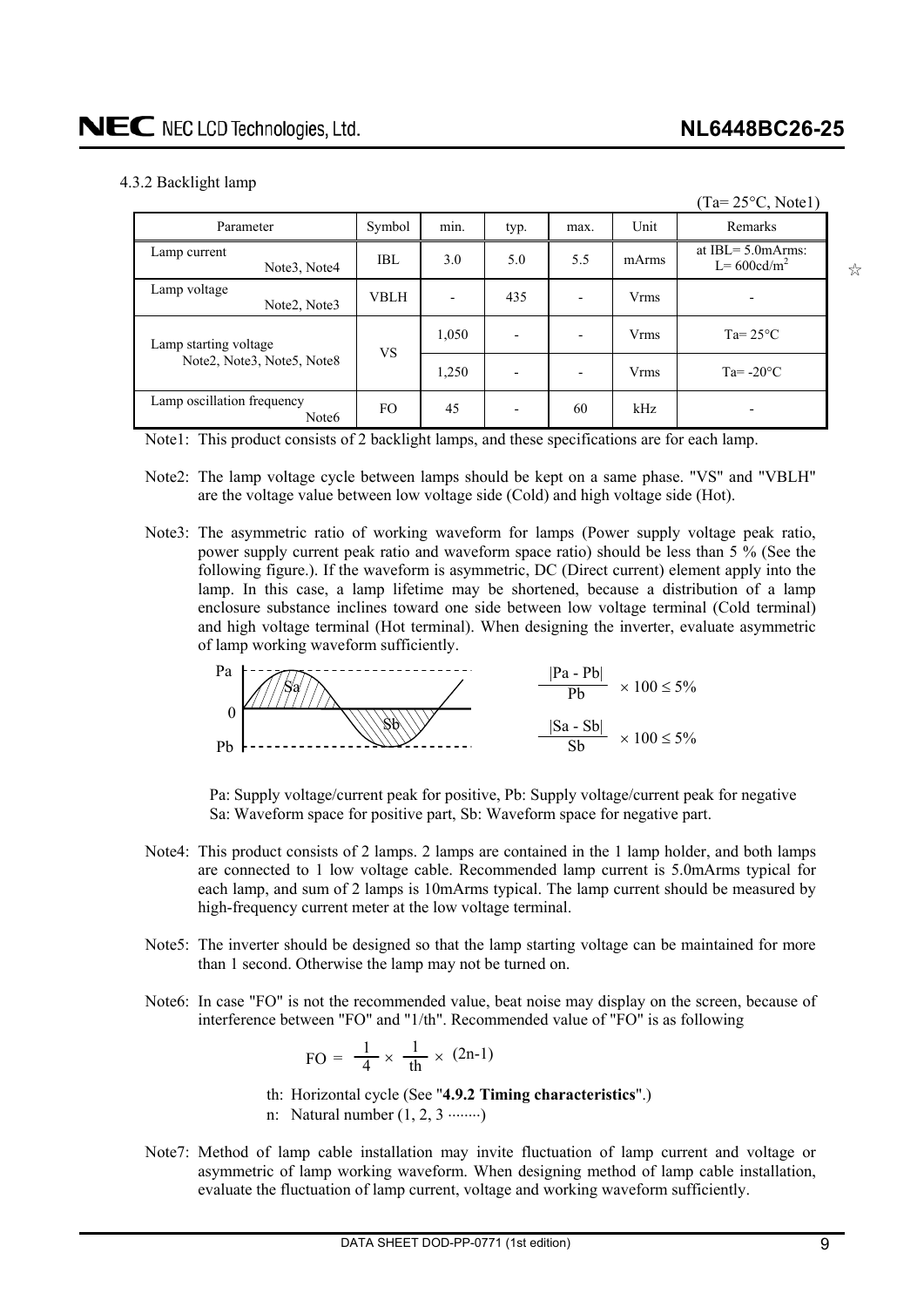### <span id="page-9-0"></span>NEC NEC LCD Technologies, Ltd.

Note8: In case of Inverter with Ballast condenser, "VS" is the voltage level between Ballast condenser and Connector (Refer to the below "Example of measurement"). "VS" should be designed to be more than minimum "VS". Otherwise the lamp may not be turned on because the lamp starting voltage is less than minimum "VS".

Example of measurement

Probe capacity: 3pF (Tektronix, inc.: P6015A)



### 4.3.3 Power supply voltage ripple

This product works, even if the ripple voltage levels are beyond the permissible values as following the table, but there might be noise on the display image.

|     | Power supply voltage | Ripple voltage<br>Note1<br>(Measure at input terminal of power supply) | Unit    |
|-----|----------------------|------------------------------------------------------------------------|---------|
| VCC | 3.3V                 | $\leq 100$                                                             | $mVp-p$ |
|     | 5.0V                 | $\leq 100$                                                             | $mVp-p$ |

Note1: The permissible ripple voltage includes spike noise.

### 4.3.4 Fuse

| Parameter |                   | Fuse            | Rating | Fusing current | Remarks |  |
|-----------|-------------------|-----------------|--------|----------------|---------|--|
|           | Type              | Supplier        |        |                |         |  |
| VCC       | <b>FCC16202AB</b> | KAMAYA ELECTRIC | 2.0A   | 4.0A           | Note1   |  |
|           |                   | $CO1$ LTD       | 32V    |                |         |  |

Note1: The power supply capacity should be more than the fusing current. If it is less than the fusing current, the fuse may not blow in a short time, and then nasty smell, smoke and so on may occur.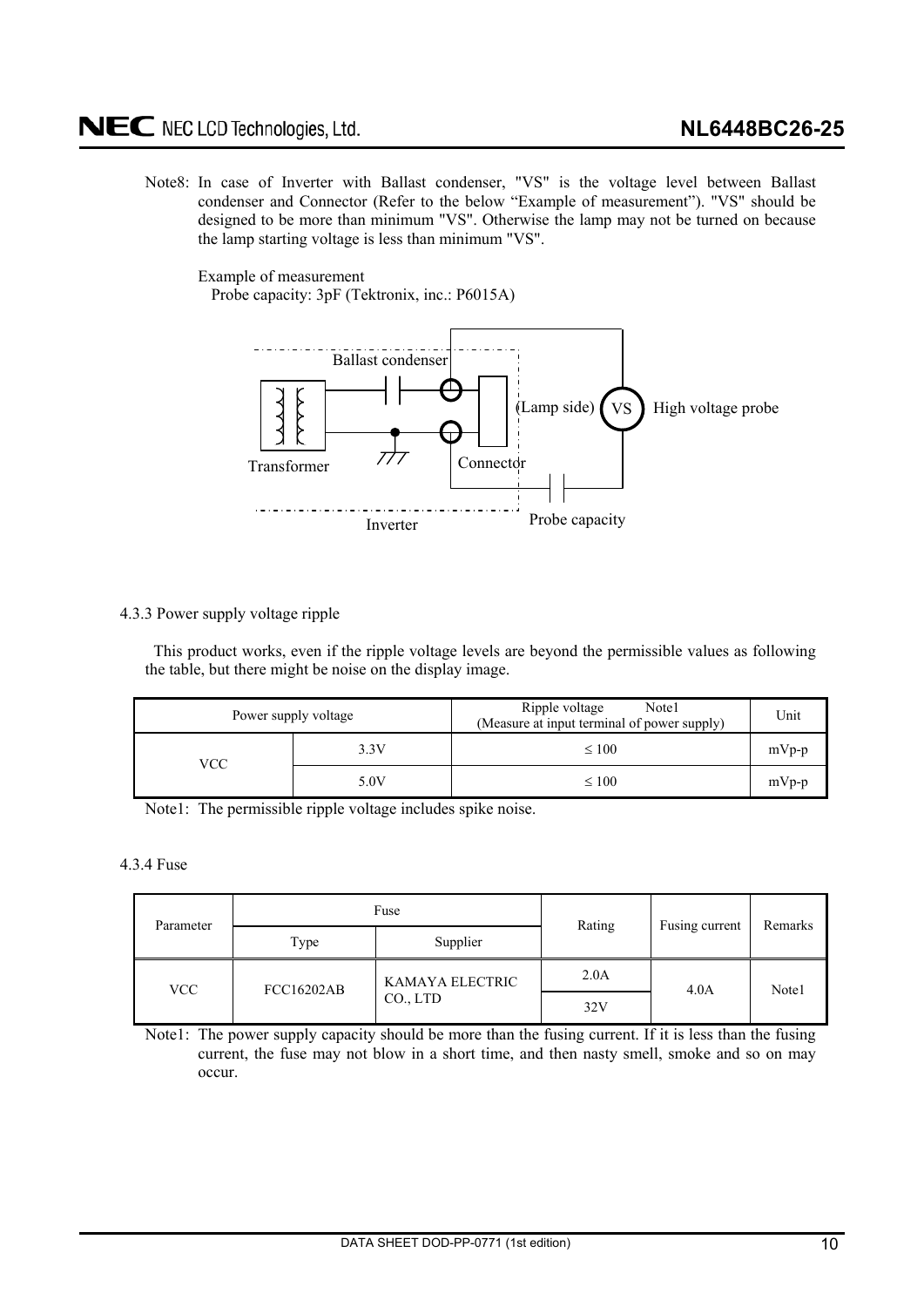### <span id="page-10-0"></span>4.4 POWER SUPPLY VOLTAGE SEQUENCE

4.4.1 LCD panel signal processing board



- Note1: In terms of voltage variation (voltage drop) while VCC rising edge is below 3.0V in "VCC  $= 3.3V''$  or 4.75V in "VCC = 5.0V", a protection circuit may work, and then this product may not work.
- Note2: Display signals (CLK, Hsync, Vsync, DE, DATA (R0 to R5, G0 to G5, B0 to B5)) and function signal (DPS) must be Low or High-impedance, exclude the VALID period (See above sequence diagram), in order to avoid that internal circuits is damaged. If some of display and function signals of this product are cut while this product is working, even if the signal input to it once again, it might not work normally. VCC should be cut when the display and function signals are stopped.
- 4.4.2 Inverter (Option)



- Note1: These are the display and function signals for LCD panel signal processing board.
- Note2: The backlight should be turned on within the valid period of display and function signals, in order to avoid unstable data display.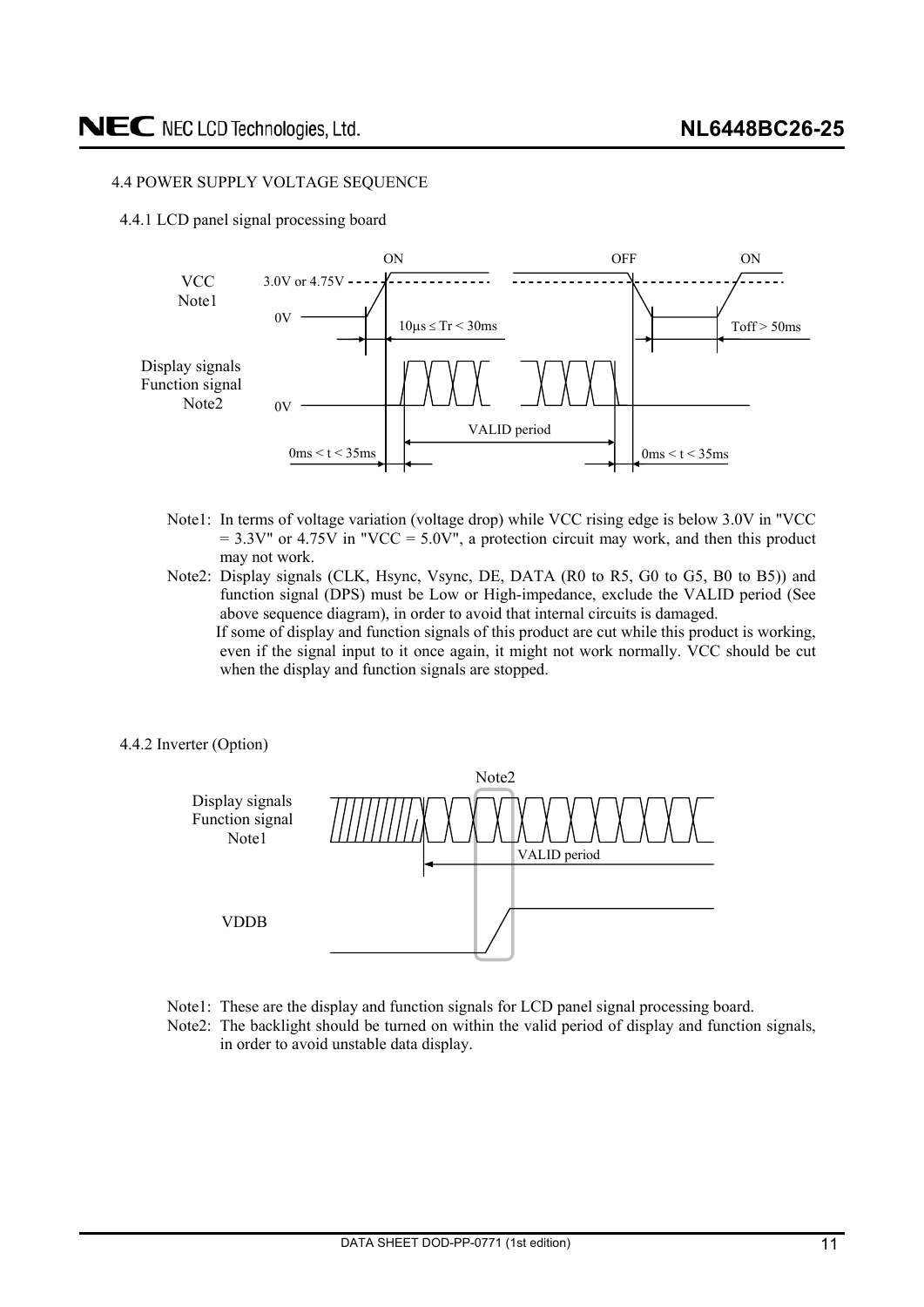### <span id="page-11-0"></span>4.5 CONNECTIONS AND FUNCTIONS FOR INTERFACE PINS

4.5.1 LCD panel signal processing board

#### CN1 socket (LCD module side): DF9C-31P-1V (2 ) (Hirose Electric Co., Ltd. (HRS)) Adaptable plug: DF9-31S-1V (2<sup>\*</sup>), DF9-31S-1V (3<sup>\*</sup>) (Hirose Electric Co., Ltd. (HRS))

| riappidore pragu |                |                               | $1.111080$ Electric Co., Eta. $(1110)$                     |
|------------------|----------------|-------------------------------|------------------------------------------------------------|
| Pin No.          | Symbol         | Signal                        | Remarks                                                    |
| $\mathbf{1}$     | <b>GND</b>     | Ground                        | Note1                                                      |
| $\sqrt{2}$       | CLK            | Dot clock                     |                                                            |
| $\overline{3}$   | Hsync          | Horizontal synchronous signal |                                                            |
| $\overline{4}$   | Vsync          | Vertical synchronous signal   |                                                            |
| 5                | <b>GND</b>     | Ground                        | Note1                                                      |
| 6                | R <sub>0</sub> | Red data (LSB)                | Least significant bit                                      |
| $\boldsymbol{7}$ | R1             | Red data                      |                                                            |
| $\,8\,$          | R <sub>2</sub> | Red data                      |                                                            |
| 9                | R <sub>3</sub> | Red data                      |                                                            |
| 10               | R4             | Red data                      |                                                            |
| 11               | R <sub>5</sub> | Red data (MSB)                | Most significant bit                                       |
| 12               | <b>GND</b>     | Ground                        | Note1                                                      |
| 13               | G <sub>0</sub> | Green data (LSB)              | Least significant bit                                      |
| 14               | G1             | Green data                    |                                                            |
| 15               | G2             | Green data                    |                                                            |
| 16               | G <sub>3</sub> | Green data                    |                                                            |
| $17\,$           | G4             | Green data                    |                                                            |
| 18               | G <sub>5</sub> | Green data (MSB)              | Most significant bit                                       |
| 19               | <b>GND</b>     | Ground                        | Note1                                                      |
| $20\,$           | ${\bf B0}$     | Blue data (LSB)               | Least significant bit                                      |
| 21               | B1             | Blue data                     |                                                            |
| 22               | B2             | Blue data                     |                                                            |
| 23               | B <sub>3</sub> | Blue data                     |                                                            |
| 24               | B4             | Blue data                     |                                                            |
| 25               | B <sub>5</sub> | Blue data (MSB)               | Most significant bit                                       |
| 26               | <b>GND</b>     | Ground                        | Note1                                                      |
| 27               | DE             | Selection of DE / Fixed mode  | High or Open:<br>Fixed mode<br>Data enable signal: DE mode |
| 28               | <b>VCC</b>     | Power supply                  | Note1                                                      |
| 29               | <b>VCC</b>     | Power supply                  |                                                            |
| 30               | N.C.           |                               | Keep this pin Open.                                        |
| 31               | <b>DPS</b>     | Selection of scan direction   | High:<br>Reverse scan<br>Low or Open: Normal scan<br>Note2 |

Note1: All GND and VCC terminals should be used without any non-connected lines. Note2: See "**4.8 SCANNING DIRECTIONS**".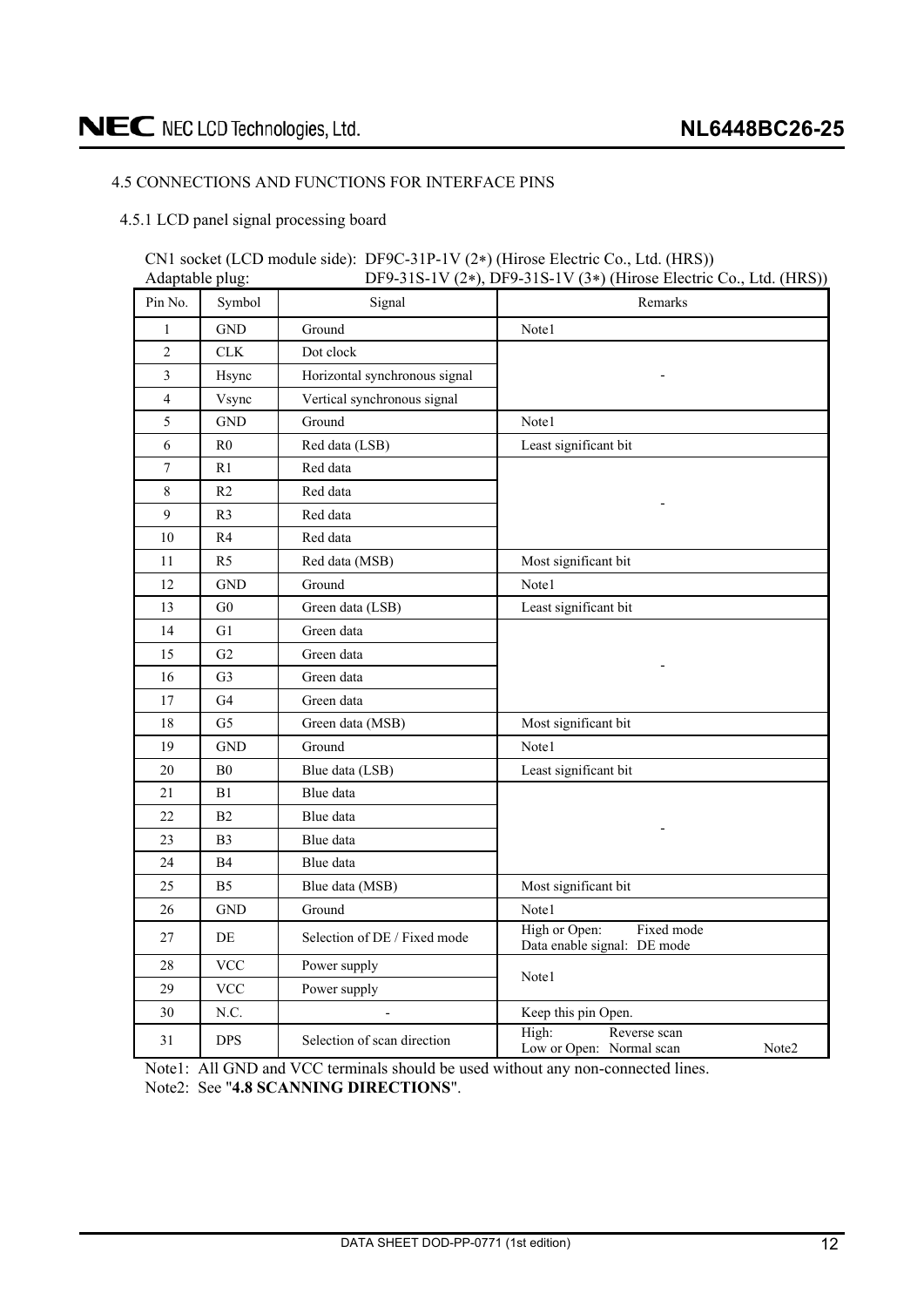### <span id="page-12-0"></span>4.5.2 Backlight lamp

### **Attention: VBLH and VBLC must be connected correctly. Wrong connections will cause electric shock and also break down of the product.**

| Adaptable socket: | CN2 plug (LCD module side): | BHR-04VS-1 (J.S.T Mfg. Co., Ltd.)<br>SM03 (7-D1) B-BHS-1-TB (LF)(SN),<br>SM03 (7-D1) B-BHS-1-TB | (J.S.T Mfg. Co., Ltd.) |
|-------------------|-----------------------------|-------------------------------------------------------------------------------------------------|------------------------|
| Pin No.           | Symbol                      | Signal                                                                                          | Remarks                |
|                   | VBLH                        | High voltage (Hot)                                                                              | Cable color: Pink      |
|                   | VBLH                        | High voltage (Hot)                                                                              | Cable color: Pink      |
|                   | N. C.                       |                                                                                                 | Keep this pin Open.    |
|                   | VBLC                        | Low voltage (Cold)                                                                              | Cable color: Black     |

### 4.5.3 Positions of plug and socket

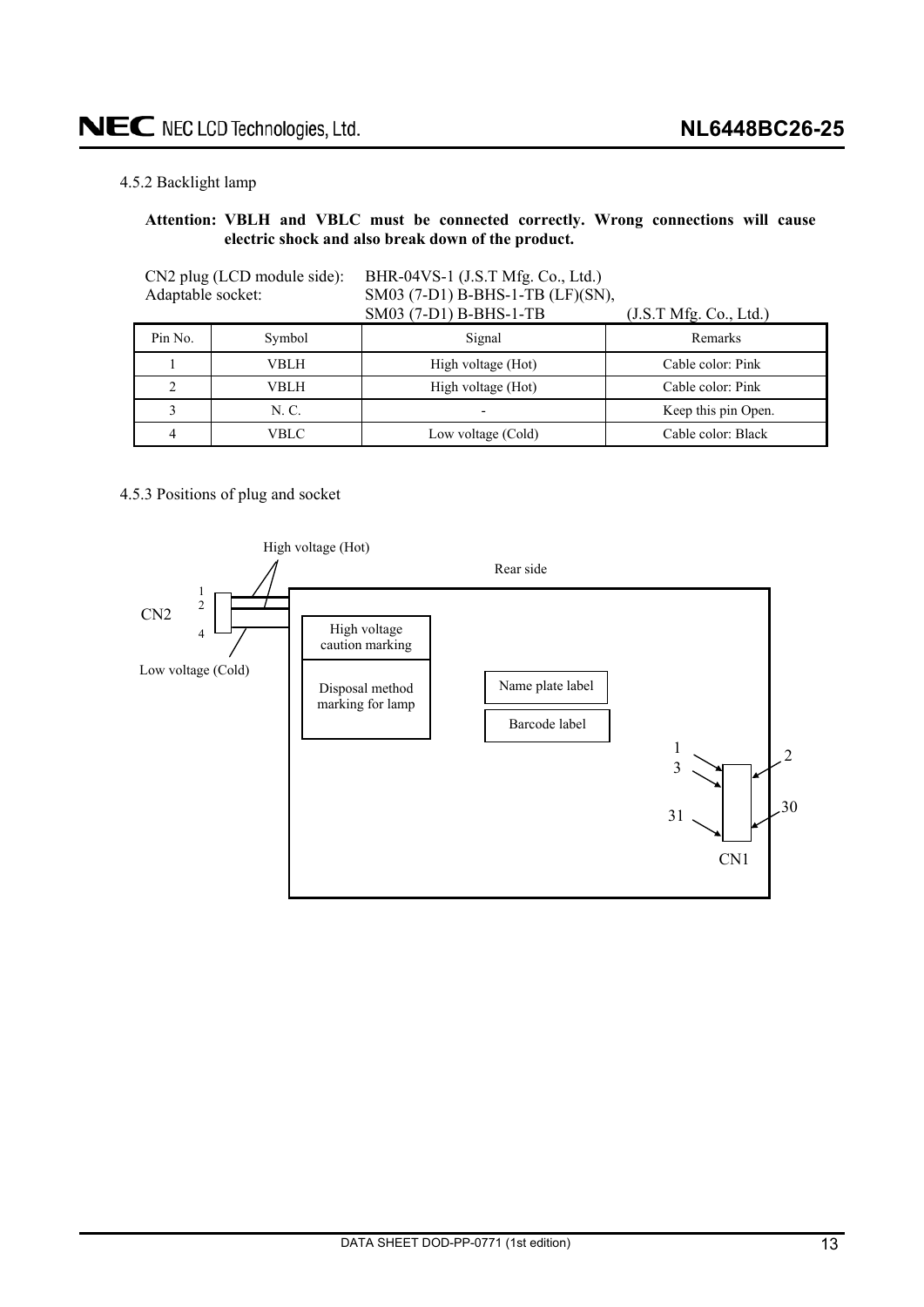### <span id="page-13-0"></span>4.6 DISPLAY COLORS AND INPUT DATA SIGNALS

This product can display in equivalent to 262,144 colors in 64 gray scales. Also the relation between display colors and input data signals is as the following table.

| Display colors   |              |                  |                  |                  |                  |                  |                  |                  |                  |                  |                  |                  | Data signal (0: Low level, 1: High level) |                  |                  |                  |                  |                  |                  |
|------------------|--------------|------------------|------------------|------------------|------------------|------------------|------------------|------------------|------------------|------------------|------------------|------------------|-------------------------------------------|------------------|------------------|------------------|------------------|------------------|------------------|
|                  |              | R <sub>5</sub>   | R <sub>4</sub>   | R <sub>3</sub>   | R <sub>2</sub>   | R <sub>1</sub>   | R <sub>0</sub>   | G <sub>5</sub>   | G4               | G <sub>3</sub>   | $G\overline{2}$  | G <sub>1</sub>   | G <sub>0</sub>                            | B <sub>5</sub>   | B <sub>4</sub>   | B <sub>3</sub>   | B <sub>2</sub>   | B <sub>1</sub>   | B <sub>0</sub>   |
|                  | Black        | $\mathbf{0}$     | $\boldsymbol{0}$ | $\boldsymbol{0}$ | $\mathbf{0}$     | $\boldsymbol{0}$ | $\boldsymbol{0}$ | $\boldsymbol{0}$ | $\boldsymbol{0}$ | $\boldsymbol{0}$ | $\boldsymbol{0}$ | $\boldsymbol{0}$ | $\boldsymbol{0}$                          | $\mathbf{0}$     | $\boldsymbol{0}$ | $\boldsymbol{0}$ | $\boldsymbol{0}$ | $\boldsymbol{0}$ | $\boldsymbol{0}$ |
|                  | Blue         | $\mathbf{0}$     | $\boldsymbol{0}$ | $\boldsymbol{0}$ | $\overline{0}$   | $\boldsymbol{0}$ | $\overline{0}$   | $\boldsymbol{0}$ | $\boldsymbol{0}$ | $\mathbf{0}$     | $\boldsymbol{0}$ | $\boldsymbol{0}$ | $\mathbf{0}$                              | 1                | $\mathbf{1}$     | 1                | 1                | $\mathbf{1}$     | $\mathbf{1}$     |
|                  | Red          | 1                | 1                | $\mathbf{1}$     | 1                | $\mathbf{1}$     | 1                | $\boldsymbol{0}$ | $\boldsymbol{0}$ | $\boldsymbol{0}$ | $\boldsymbol{0}$ | $\boldsymbol{0}$ | $\boldsymbol{0}$                          | $\boldsymbol{0}$ | $\boldsymbol{0}$ | $\boldsymbol{0}$ | $\boldsymbol{0}$ | $\boldsymbol{0}$ | $\boldsymbol{0}$ |
|                  | Magenta      | 1                | 1                | 1                | 1                | $\mathbf{1}$     | 1                | $\mathbf{0}$     | $\boldsymbol{0}$ | $\boldsymbol{0}$ | $\boldsymbol{0}$ | $\boldsymbol{0}$ | $\boldsymbol{0}$                          | 1                | $\mathbf{1}$     | 1                | 1                | $\mathbf{1}$     | $\mathbf{1}$     |
| Basic colors     | Green        | $\theta$         | $\boldsymbol{0}$ | $\boldsymbol{0}$ | 0                | $\boldsymbol{0}$ | 0                | 1                | $\mathbf{1}$     | 1                | 1                | 1                | 1                                         | $\boldsymbol{0}$ | 0                | 0                | $\boldsymbol{0}$ | $\boldsymbol{0}$ | 0                |
|                  | Cyan         | $\theta$         | $\boldsymbol{0}$ | $\boldsymbol{0}$ | 0                | $\boldsymbol{0}$ | $\boldsymbol{0}$ | 1                | $\mathbf{1}$     | 1                |                  | 1                | 1                                         | 1                | 1                | 1                | 1                | 1                | 1                |
|                  | Yellow       | 1                | $\mathbf{1}$     | $\mathbf{1}$     | 1                | $\mathbf{1}$     | 1                | 1                | $\mathbf{1}$     | 1                | 1                | 1                | 1                                         | $\mathbf{0}$     | $\boldsymbol{0}$ | $\mathbf{0}$     | $\mathbf{0}$     | $\boldsymbol{0}$ | $\boldsymbol{0}$ |
|                  | White        | 1                | $\mathbf{1}$     | 1                | $\mathbf{1}$     | $\mathbf{1}$     | 1                | 1                | 1                | 1                | 1                | $\mathbf{1}$     | 1                                         | 1                | $\mathbf{1}$     | 1                | $\mathbf{1}$     | $\mathbf{1}$     | $\mathbf{1}$     |
|                  | Black        | $\boldsymbol{0}$ | $\mathbf{0}$     | $\boldsymbol{0}$ | $\mathbf{0}$     | $\mathbf{0}$     | $\overline{0}$   | $\overline{0}$   | $\boldsymbol{0}$ | $\mathbf{0}$     | $\boldsymbol{0}$ | $\boldsymbol{0}$ | $\boldsymbol{0}$                          | $\boldsymbol{0}$ | $\boldsymbol{0}$ | $\mathbf{0}$     | $\boldsymbol{0}$ | $\boldsymbol{0}$ | $\overline{0}$   |
|                  |              | $\mathbf{0}$     | $\boldsymbol{0}$ | $\boldsymbol{0}$ | $\boldsymbol{0}$ | $\boldsymbol{0}$ | 1                | $\boldsymbol{0}$ | $\boldsymbol{0}$ | $\boldsymbol{0}$ | $\boldsymbol{0}$ | $\boldsymbol{0}$ | $\mathbf{0}$                              | $\boldsymbol{0}$ | $\boldsymbol{0}$ | $\boldsymbol{0}$ | $\boldsymbol{0}$ | $\boldsymbol{0}$ | $\boldsymbol{0}$ |
|                  | dark         | $\mathbf{0}$     | $\boldsymbol{0}$ | $\boldsymbol{0}$ | $\overline{0}$   | $\mathbf{1}$     | $\boldsymbol{0}$ | $\boldsymbol{0}$ | $\boldsymbol{0}$ | $\mathbf{0}$     | $\overline{0}$   | $\boldsymbol{0}$ | $\boldsymbol{0}$                          | $\boldsymbol{0}$ | $\boldsymbol{0}$ | $\overline{0}$   | $\overline{0}$   | $\boldsymbol{0}$ | $\boldsymbol{0}$ |
|                  | ↑            |                  |                  |                  |                  |                  |                  |                  |                  |                  |                  |                  |                                           |                  |                  |                  |                  |                  |                  |
|                  | ↓            |                  |                  |                  |                  |                  |                  |                  |                  |                  |                  |                  |                                           |                  |                  |                  |                  |                  |                  |
| Red gray scale   | bright       | 1                | 1                | 1                | 1                | $\boldsymbol{0}$ | 1                | $\boldsymbol{0}$ | $\boldsymbol{0}$ | 0                | 0                | $\boldsymbol{0}$ | $\boldsymbol{0}$                          | $\boldsymbol{0}$ | $\boldsymbol{0}$ | 0                | $\theta$         | $\boldsymbol{0}$ | $\boldsymbol{0}$ |
|                  |              | 1                | 1                | $\mathbf{1}$     | $\mathbf{1}$     | $\mathbf{1}$     | $\overline{0}$   | $\boldsymbol{0}$ | $\boldsymbol{0}$ | $\boldsymbol{0}$ | $\boldsymbol{0}$ | $\boldsymbol{0}$ | $\overline{0}$                            | $\boldsymbol{0}$ | $\boldsymbol{0}$ | $\mathbf{0}$     | $\overline{0}$   | $\boldsymbol{0}$ | $\boldsymbol{0}$ |
|                  | Red          | 1                | $\mathbf{1}$     | $\mathbf{1}$     | $\mathbf{1}$     | $\mathbf{1}$     | 1                | $\boldsymbol{0}$ | $\boldsymbol{0}$ | $\boldsymbol{0}$ | $\boldsymbol{0}$ | $\boldsymbol{0}$ | $\boldsymbol{0}$                          | $\boldsymbol{0}$ | $\boldsymbol{0}$ | $\boldsymbol{0}$ | $\boldsymbol{0}$ | $\boldsymbol{0}$ | $\boldsymbol{0}$ |
|                  | <b>Black</b> | $\mathbf{0}$     | $\boldsymbol{0}$ | $\boldsymbol{0}$ | $\mathbf{0}$     | $\boldsymbol{0}$ | $\overline{0}$   | $\boldsymbol{0}$ | $\boldsymbol{0}$ | $\mathbf{0}$     | $\boldsymbol{0}$ | $\mathbf{0}$     | $\boldsymbol{0}$                          | $\boldsymbol{0}$ | $\boldsymbol{0}$ | $\mathbf{0}$     | $\mathbf{0}$     | $\boldsymbol{0}$ | $\boldsymbol{0}$ |
|                  |              | $\theta$         | $\boldsymbol{0}$ | $\boldsymbol{0}$ | $\mathbf{0}$     | $\boldsymbol{0}$ | $\boldsymbol{0}$ | $\boldsymbol{0}$ | $\boldsymbol{0}$ | $\boldsymbol{0}$ | $\boldsymbol{0}$ | $\boldsymbol{0}$ | 1                                         | $\boldsymbol{0}$ | $\boldsymbol{0}$ | $\boldsymbol{0}$ | $\boldsymbol{0}$ | $\boldsymbol{0}$ | $\boldsymbol{0}$ |
|                  | dark         | $\theta$         | $\boldsymbol{0}$ | $\theta$         | $\theta$         | $\boldsymbol{0}$ | 0                | $\theta$         | $\mathbf{0}$     | $\theta$         | $\mathbf{0}$     | $\mathbf{1}$     | $\theta$                                  | $\mathbf{0}$     | $\overline{0}$   | $\theta$         | $\theta$         | $\mathbf{0}$     | $\boldsymbol{0}$ |
|                  | ↑            |                  |                  |                  |                  |                  |                  |                  |                  |                  |                  |                  |                                           |                  |                  |                  |                  |                  |                  |
| Green gray scale |              |                  |                  |                  |                  |                  |                  |                  |                  |                  |                  |                  |                                           |                  |                  |                  |                  |                  |                  |
|                  | bright       | $\boldsymbol{0}$ | $\boldsymbol{0}$ | $\boldsymbol{0}$ | $\boldsymbol{0}$ | $\boldsymbol{0}$ | $\boldsymbol{0}$ | 1                | 1                | 1                | 1                | $\boldsymbol{0}$ | 1                                         | $\boldsymbol{0}$ | $\boldsymbol{0}$ | 0                | $\boldsymbol{0}$ | $\boldsymbol{0}$ | $\boldsymbol{0}$ |
|                  |              | $\theta$         | $\mathbf{0}$     | $\boldsymbol{0}$ | $\boldsymbol{0}$ | $\boldsymbol{0}$ | $\boldsymbol{0}$ | 1                | $\mathbf{1}$     | 1                | 1                | $\mathbf{1}$     | $\mathbf{0}$                              | $\boldsymbol{0}$ | $\boldsymbol{0}$ | $\mathbf{0}$     | $\mathbf{0}$     | $\boldsymbol{0}$ | $\boldsymbol{0}$ |
|                  | Green        | $\mathbf{0}$     | $\boldsymbol{0}$ | $\boldsymbol{0}$ | 0                | $\boldsymbol{0}$ | 0                | 1                | 1                | 1                | 1                | $\mathbf{1}$     | 1                                         | $\boldsymbol{0}$ | $\boldsymbol{0}$ | $\boldsymbol{0}$ | $\boldsymbol{0}$ | $\boldsymbol{0}$ | $\boldsymbol{0}$ |
|                  | Black        | $\mathbf{0}$     | $\boldsymbol{0}$ | $\boldsymbol{0}$ | $\mathbf{0}$     | $\boldsymbol{0}$ | $\boldsymbol{0}$ | $\mathbf{0}$     | $\boldsymbol{0}$ | $\mathbf{0}$     | $\boldsymbol{0}$ | $\boldsymbol{0}$ | $\boldsymbol{0}$                          | $\boldsymbol{0}$ | $\boldsymbol{0}$ | $\mathbf{0}$     | $\boldsymbol{0}$ | $\boldsymbol{0}$ | $\boldsymbol{0}$ |
|                  |              | $\theta$         | $\boldsymbol{0}$ | $\boldsymbol{0}$ | $\boldsymbol{0}$ | $\boldsymbol{0}$ | $\mathbf{0}$     | $\boldsymbol{0}$ | $\boldsymbol{0}$ | $\boldsymbol{0}$ | $\boldsymbol{0}$ | $\boldsymbol{0}$ | $\boldsymbol{0}$                          | $\boldsymbol{0}$ | $\boldsymbol{0}$ | $\mathbf{0}$     | $\mathbf{0}$     | $\boldsymbol{0}$ | 1                |
|                  | dark         | $\mathbf{0}$     | $\boldsymbol{0}$ | $\overline{0}$   | $\overline{0}$   | $\overline{0}$   | 0                | $\overline{0}$   | $\mathbf{0}$     | $\overline{0}$   | $\overline{0}$   | $\boldsymbol{0}$ | $\mathbf{0}$                              | $\mathbf{0}$     | $\overline{0}$   | $\overline{0}$   | $\overline{0}$   | $\mathbf{1}$     | $\boldsymbol{0}$ |
|                  | ↑            |                  |                  |                  |                  |                  |                  |                  |                  |                  |                  |                  |                                           |                  |                  |                  |                  |                  |                  |
|                  | ↓            |                  |                  |                  |                  |                  |                  |                  |                  |                  |                  |                  |                                           |                  |                  |                  |                  |                  |                  |
| Blue gray scale  | bright       | $\mathbf{0}$     | $\boldsymbol{0}$ | 0                | 0                | $\boldsymbol{0}$ | 0                | $\boldsymbol{0}$ | $\boldsymbol{0}$ | 0                | 0                | $\boldsymbol{0}$ | $\boldsymbol{0}$                          | 1                | 1                | 1                | 1                | $\boldsymbol{0}$ | 1                |
|                  |              | $\theta$         | $\boldsymbol{0}$ | 0                | 0                | $\boldsymbol{0}$ | 0                | $\theta$         | $\boldsymbol{0}$ | $\boldsymbol{0}$ | 0                | $\boldsymbol{0}$ | $\mathbf{0}$                              | 1                | 1                | 1                | 1                | 1                | 0                |
|                  | Blue         | $\overline{0}$   | $\mathbf{0}$     | $\mathbf{0}$     | $\overline{0}$   | $\mathbf{0}$     | 0                | $\overline{0}$   | $\overline{0}$   | $\mathbf{0}$     | $\overline{0}$   | $\boldsymbol{0}$ | $\mathbf{0}$                              | 1                | $\mathbf{1}$     | 1                | $\mathbf{1}$     | 1                | 1                |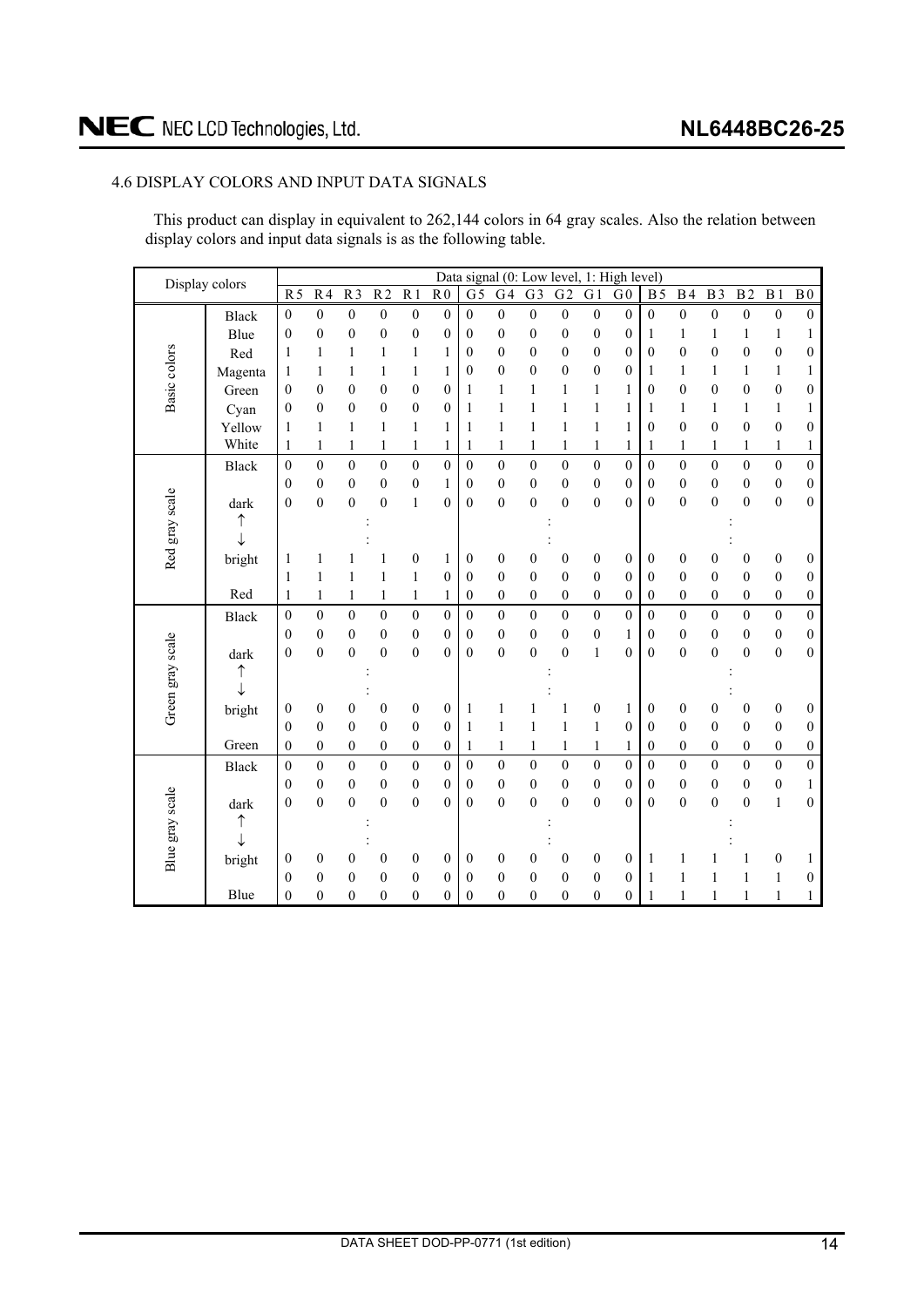### <span id="page-14-0"></span>4.7 DISPLAY POSITIONS

The following table is the coordinates per pixel (See **"4.8 SCANNING DIRECTIONS"**.).

| C(0, 0)        |                               |           |                               |   |                             |              |
|----------------|-------------------------------|-----------|-------------------------------|---|-----------------------------|--------------|
| R<br>G         | B                             |           |                               |   |                             |              |
| 0, 0)<br>C(    | C(<br>$\left( 0\right)$<br>1, |           | $\left( 0\right)$<br>C(<br>Х, |   | $\left( 0\right)$<br>C(638, | C(639, 0)    |
| C(<br>0,<br>1) | C(<br>-1)<br>1,               |           | C(<br>Χ,<br>1)                |   | C(638,<br>1)                | C(639, 1)    |
|                |                               |           |                               | ٠ |                             |              |
|                |                               |           |                               |   |                             |              |
|                |                               |           |                               |   |                             |              |
| 0,<br>C(<br>Y) | C(<br>1,<br>Y)                | $\bullet$ | Х,<br>Y)<br>C(                |   | Y)<br>C(638,                | C(639,<br>Y) |
|                |                               |           |                               | ٠ |                             |              |
|                |                               |           |                               |   |                             |              |
|                |                               |           |                               | ٠ |                             | ٠            |
| 0,478<br>C(    | 1,478<br>C(                   |           | X, 478)<br>C(                 |   | C(638, 478)                 | C(639, 478)  |
| 0, 479)<br>C(  | C(<br>1,479)                  |           | C(<br>X, 479)                 |   | C(638, 479)                 | C(639, 479)  |

### 4.8 SCANNING DIRECTIONS

The following figures are seen from a front view. Also the arrow shows the direction of scan.



Figure1. Normal scan (DPS: Low or Open)



Figure2. Reverse scan (DPS: High)

Note1: Meaning of  $C(X, Y)$  and  $D(X, Y)$ 

C (X, Y): The coordinates of the display position (See "**4.7 DISPLAY POSITIONS**".) D (X, Y): The data number of input signal for LCD panel signal processing board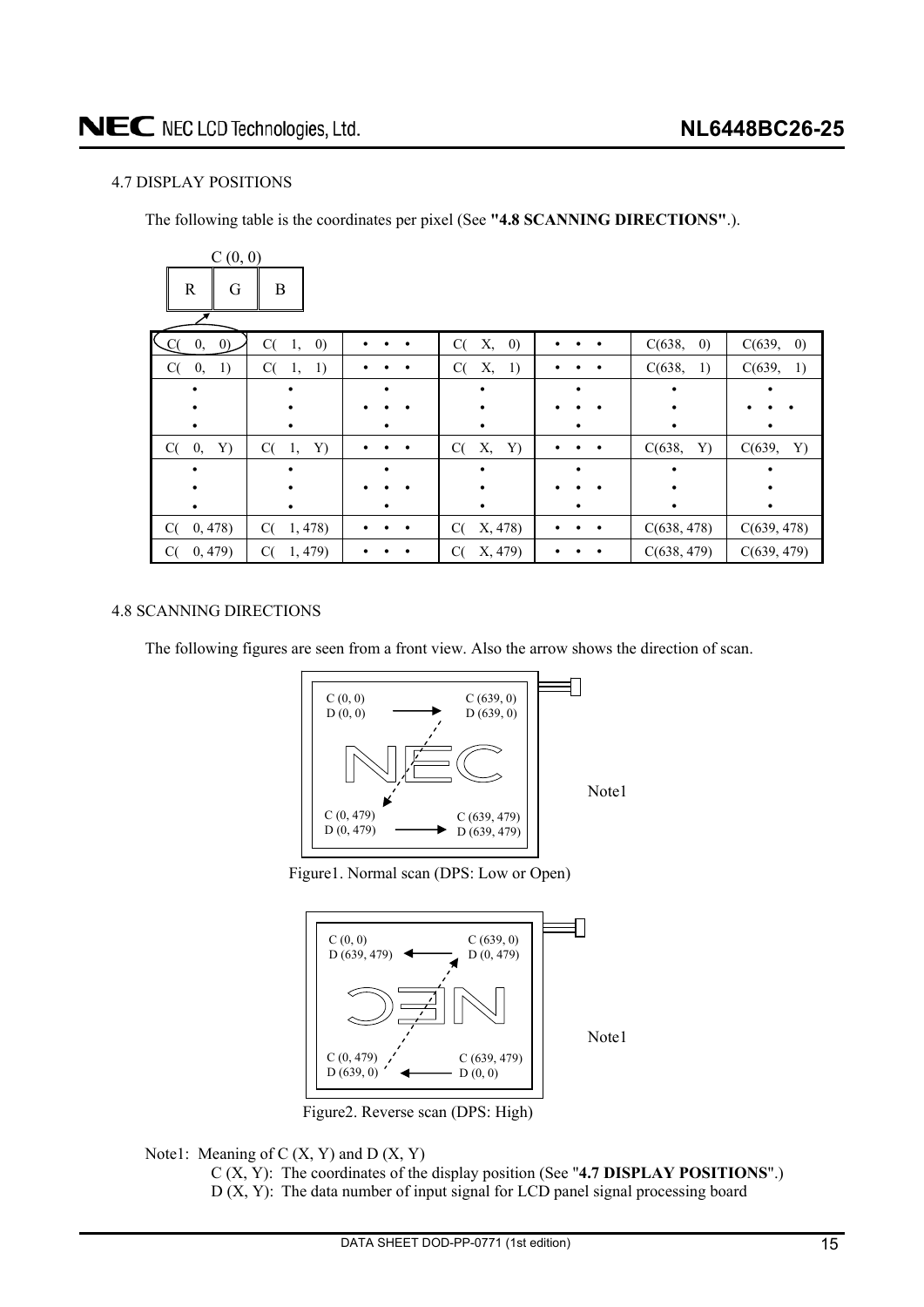### <span id="page-15-0"></span>4.9 INPUT SIGNAL TIMINGS

- 4.9.1 Outline of input signal timings
	- Horizontal signal

Note1



• Vertical signal



- Note1: This diagram indicates virtual signal for set up to timing.
- Note2: Fixed mode cannot be used while working of DE mode.
- Note3: See "**4.9.3 Input signal timing chart**" for numeration of pulse.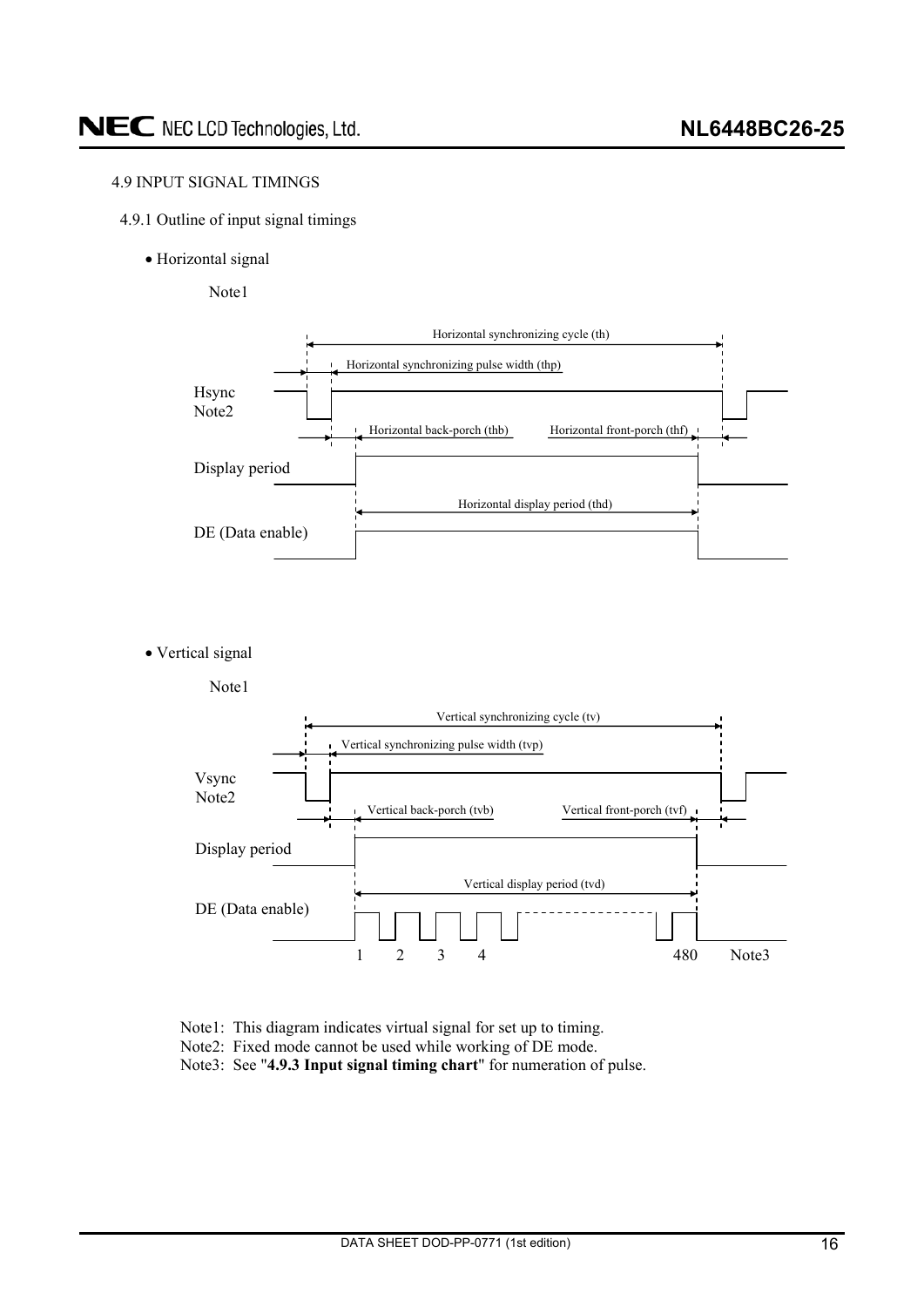## <span id="page-16-0"></span>NEC NEC LCD Technologies, Ltd.

### **NL6448BC26-25**

### 4.9.2 Timing characteristics

(a) Fixed mode

|                        |                                     |                                     |             |                          |                          |                          |                | (Notel, Note2)   |
|------------------------|-------------------------------------|-------------------------------------|-------------|--------------------------|--------------------------|--------------------------|----------------|------------------|
|                        | Parameter                           |                                     | Symbol      | min.                     | typ.                     | max.                     | Unit           | Remarks          |
|                        | Frequency                           |                                     | 1/tc        | 21.0                     | 25.175                   | 29.0                     | <b>MHz</b>     | 39.72ns (typ.)   |
| <b>CLK</b>             | Duty                                |                                     | tcd         | 0.4                      | 0.5                      | 0.6                      | $\overline{a}$ |                  |
|                        | Rise time, Fall time                |                                     | terf        | $\overline{\phantom{0}}$ | $\overline{a}$           | 10                       | ns             |                  |
| <b>DATA</b>            | <b>CLK-DATA</b>                     | Setup time                          | tds         | $\mathfrak{Z}$           | $\frac{1}{2}$            | $\overline{a}$           | ns             |                  |
| $(R0-R5)$<br>$(G0-G5)$ |                                     | Hold time                           | tdh         | 5                        | $\overline{\phantom{a}}$ | $\blacksquare$           | ns             |                  |
| $(B0-B5)$              |                                     | Rise time, Fall time                | tdrf        | $\overline{a}$           | $\overline{a}$           | 10                       | ns             |                  |
|                        | Cycle                               |                                     | th          | 30.0                     | 31.778                   | 33.6                     | $\mu s$        | 31.468kHz (typ.) |
|                        |                                     |                                     |             |                          | 800                      |                          | CLK            |                  |
|                        | Display period                      |                                     | thd         |                          | 640                      |                          | CLK            |                  |
| Hsync                  | Front-porch                         |                                     | thf         |                          | 16                       |                          | CLK            |                  |
|                        | Pulse width                         |                                     | thp         | 10                       | 96                       | $\frac{1}{2}$            | CLK            |                  |
|                        | Back-porch                          |                                     | thb         | $\overline{\phantom{a}}$ | 48                       | 134                      | CLK            |                  |
|                        | Total of pulse width and back-porch |                                     | $thp + thb$ |                          | 144                      |                          | CLK            | $\overline{a}$   |
|                        | CLK-Hsync                           | Setup time                          | ths         | $\mathfrak{Z}$           | $\overline{a}$           | $\overline{a}$           | ns             |                  |
|                        |                                     | Hold time                           | thh         | 5                        | $\overline{\phantom{a}}$ | $\overline{a}$           | ns             |                  |
|                        | Rise time, Fall time                |                                     | thrf        | $\overline{a}$           | $\overline{a}$           | 10                       | ns             |                  |
|                        | Cycle                               |                                     |             | 16.1                     | 16.683                   | 17.2                     | ms             | 59.94Hz (typ.)   |
|                        |                                     |                                     | tv          |                          | 525                      |                          | H              |                  |
|                        | Display period                      |                                     | tvd         | 480                      |                          |                          | H              |                  |
|                        | Front-porch                         |                                     | tvf         |                          | 12                       |                          | H              |                  |
|                        |                                     | Pulse width                         |             | $\mathbf{1}$             | $\overline{2}$           | $\frac{1}{2}$            | H              |                  |
| Vsync                  | Back-porch                          |                                     | tvb         | $\blacksquare$           | 31                       | 32                       | H              |                  |
|                        |                                     | Total of pulse width and back-porch | $typ + tvb$ |                          | 33                       |                          | H              | $\overline{a}$   |
|                        |                                     | Setup time                          | tvhs        | $\mathfrak{Z}$           | $\overline{a}$           | $\overline{a}$           | ns             |                  |
|                        | Hsync-Vsync                         | Hold time                           | tvhh        | $\sqrt{5}$               | $\frac{1}{2}$            | $\overline{\phantom{0}}$ | ns             |                  |
|                        | Rise time, Fall time                |                                     | tvrf        | $\frac{1}{2}$            | $\overline{a}$           | 10                       | ns             |                  |

Note1: Definition of parameters is as follows.

tc=  $1CLK$ , tcd= tch/tc, th=  $1H$ 

Note2: Keep tvp + tvb and thp + thb within the table. If it is out of specification, display position will be shifted to right/left side or up/down.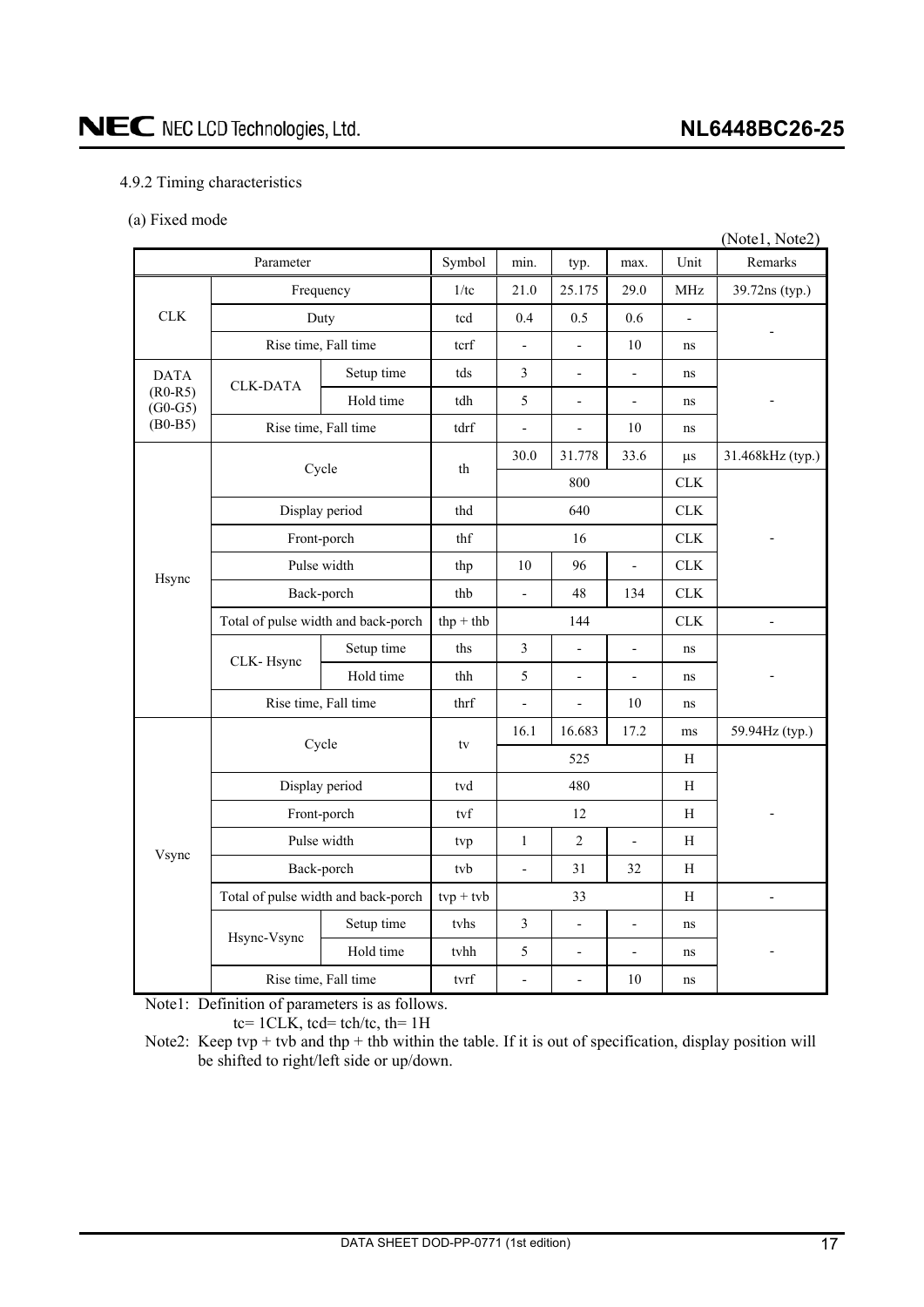| (b) DE mode |
|-------------|
|-------------|

|                                                    |                         |                      |        |                          |                          |                          |            | (Notel, Note2, Note3)    |  |
|----------------------------------------------------|-------------------------|----------------------|--------|--------------------------|--------------------------|--------------------------|------------|--------------------------|--|
| Parameter                                          |                         |                      | Symbol | min.                     | typ.                     | max.                     | Unit       | Remarks                  |  |
| CLK                                                | Frequency               |                      | 1/tc   | 21.0                     | 25.175                   | 29.0                     | <b>MHz</b> | 39.72ns (typ.)           |  |
|                                                    |                         | Duty                 | tcd    | 0.4                      | 0.5                      | 0.6                      |            |                          |  |
|                                                    | Rise time, Fall time    |                      | tcrf   | $\overline{\phantom{a}}$ |                          | 10                       | ns         |                          |  |
| <b>DATA</b><br>$(R0-R5)$<br>$(G0-G5)$<br>$(B0-B5)$ |                         | Setup time           | tds    | 3                        |                          |                          | ns         |                          |  |
|                                                    | <b>CLK-DATA</b>         | Hold time            | tdh    | 5                        | -                        | -                        | ns         |                          |  |
|                                                    | Rise time, Fall time    |                      | tdrf   |                          |                          | 10                       | ns         |                          |  |
| <b>DE</b>                                          | Horizontal              | Cycle                | th     | 30.0                     | 31.778                   | 33.6                     | $\mu s$    | 31.468kHz (typ.)         |  |
|                                                    |                         |                      |        |                          | 800                      |                          | <b>CLK</b> |                          |  |
|                                                    |                         | Display period       | thd    |                          | 640                      |                          | <b>CLK</b> |                          |  |
|                                                    |                         | Cycle                | tv     | 16.1                     | 16.683                   | 17.2                     | ms         | 59.94Hz (typ.)           |  |
|                                                    | Vertical<br>(One frame) |                      |        | $\overline{\phantom{a}}$ | 525                      | $\overline{\phantom{a}}$ | H          |                          |  |
|                                                    |                         | Display period       | tvd    |                          | 480                      |                          | H          |                          |  |
|                                                    |                         | Setup time           | tdes   | 3                        | $\overline{\phantom{a}}$ | $\overline{\phantom{a}}$ | ns         | $\overline{\phantom{a}}$ |  |
|                                                    | <b>CLK-DE</b>           | Hold time            | tdeh   | 5                        |                          |                          | ns         |                          |  |
|                                                    |                         | Rise time, Fall time | tderf  | $\overline{\phantom{a}}$ | -                        | 10                       | ns         |                          |  |

Note1: Definition of parameters is as follows.

tc=  $1CLK$ , tcd= tch/tc, th=  $1H$ 

Note2: Hsync signal (CN1-Pin No.3) and Vsync signal (CN1-Pin No.4) are not used inside the product at DE mode, but do not keep these pins open to avoid noise problem.

Note3: Vertical cycle (tv) should be specified in integral multiple of Horizontal cycle (th).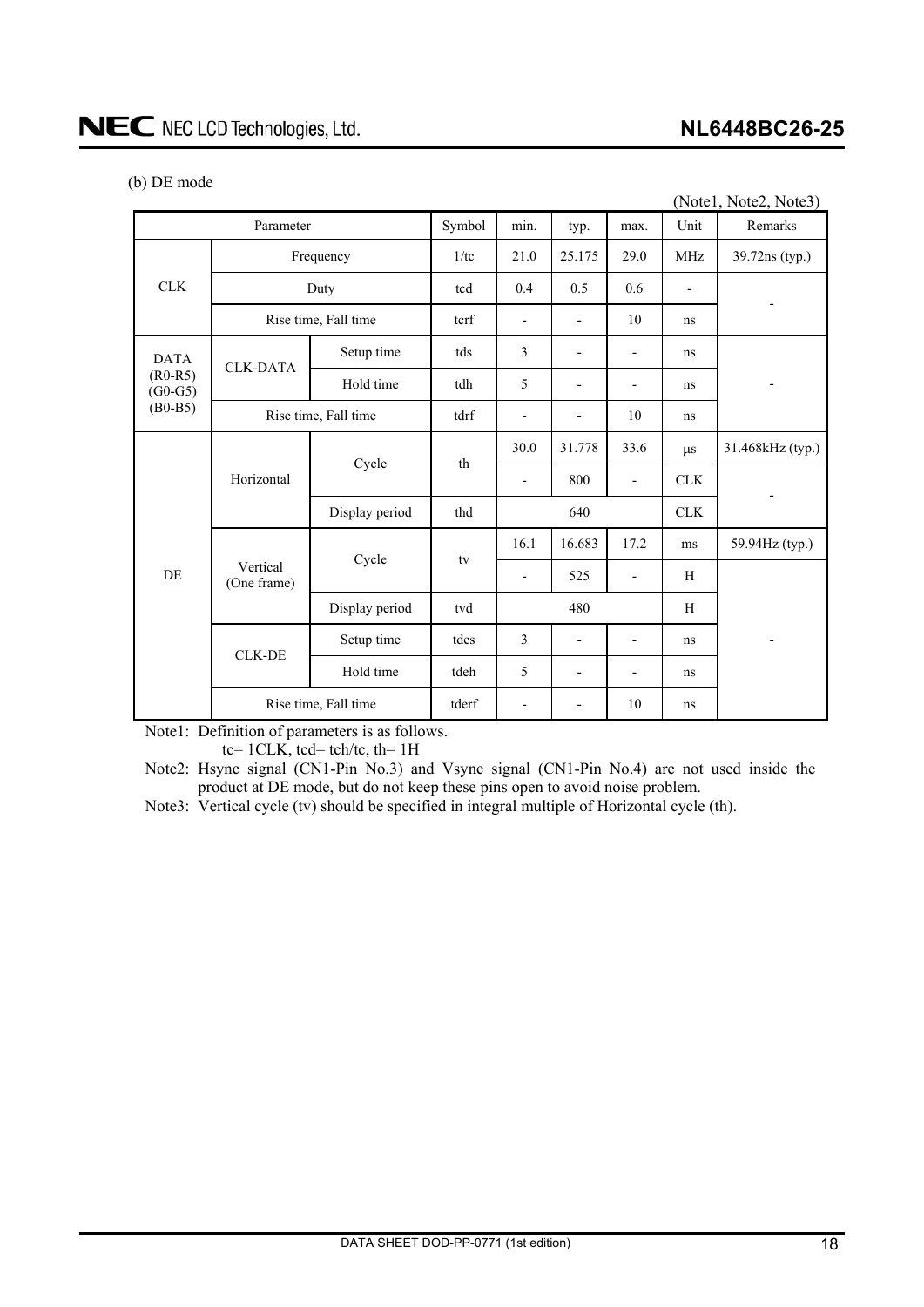### <span id="page-18-0"></span>4.9.3 Input signal timing chart

(a) Fixed mode

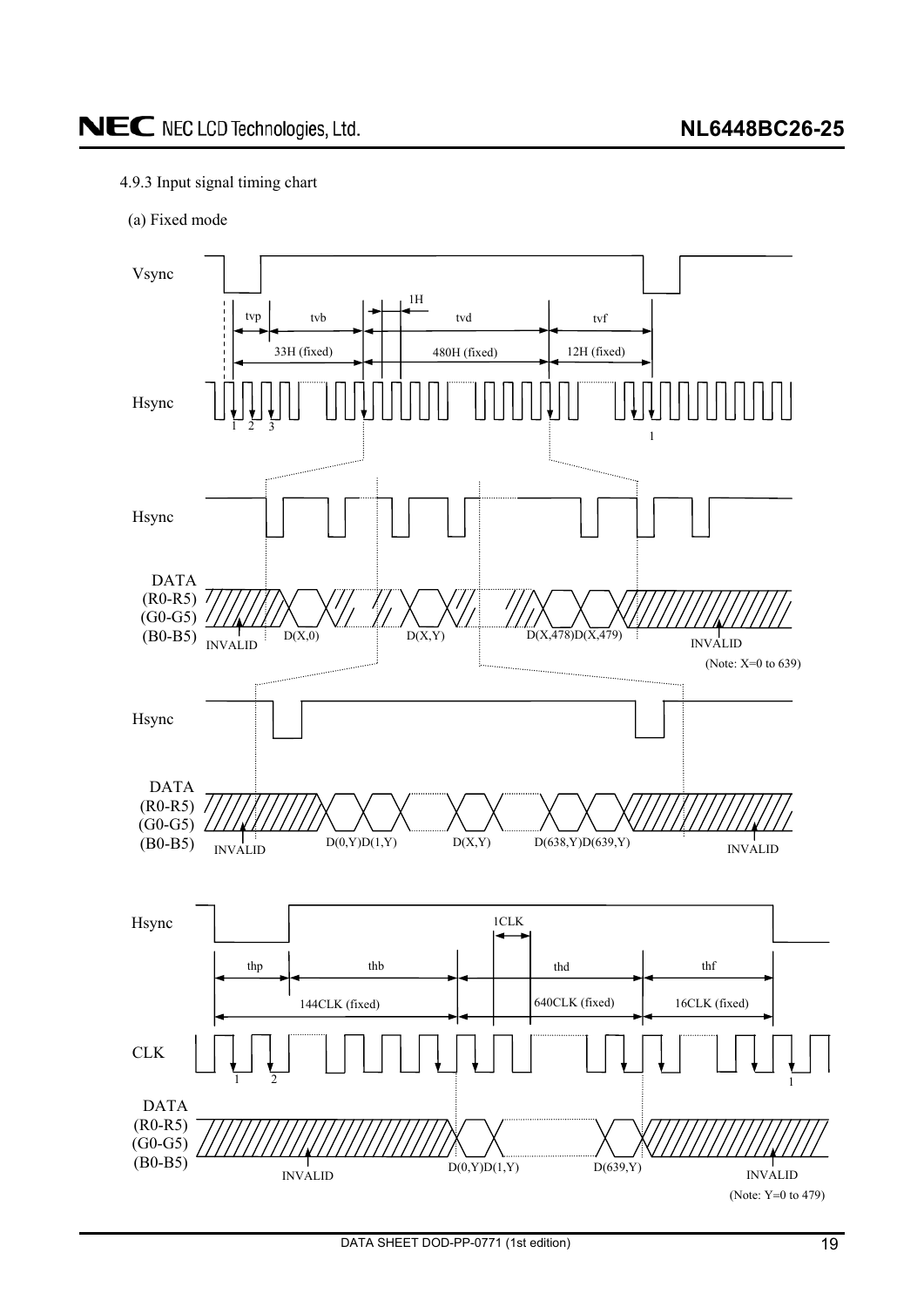### (b) DE mode

Horizontal timing

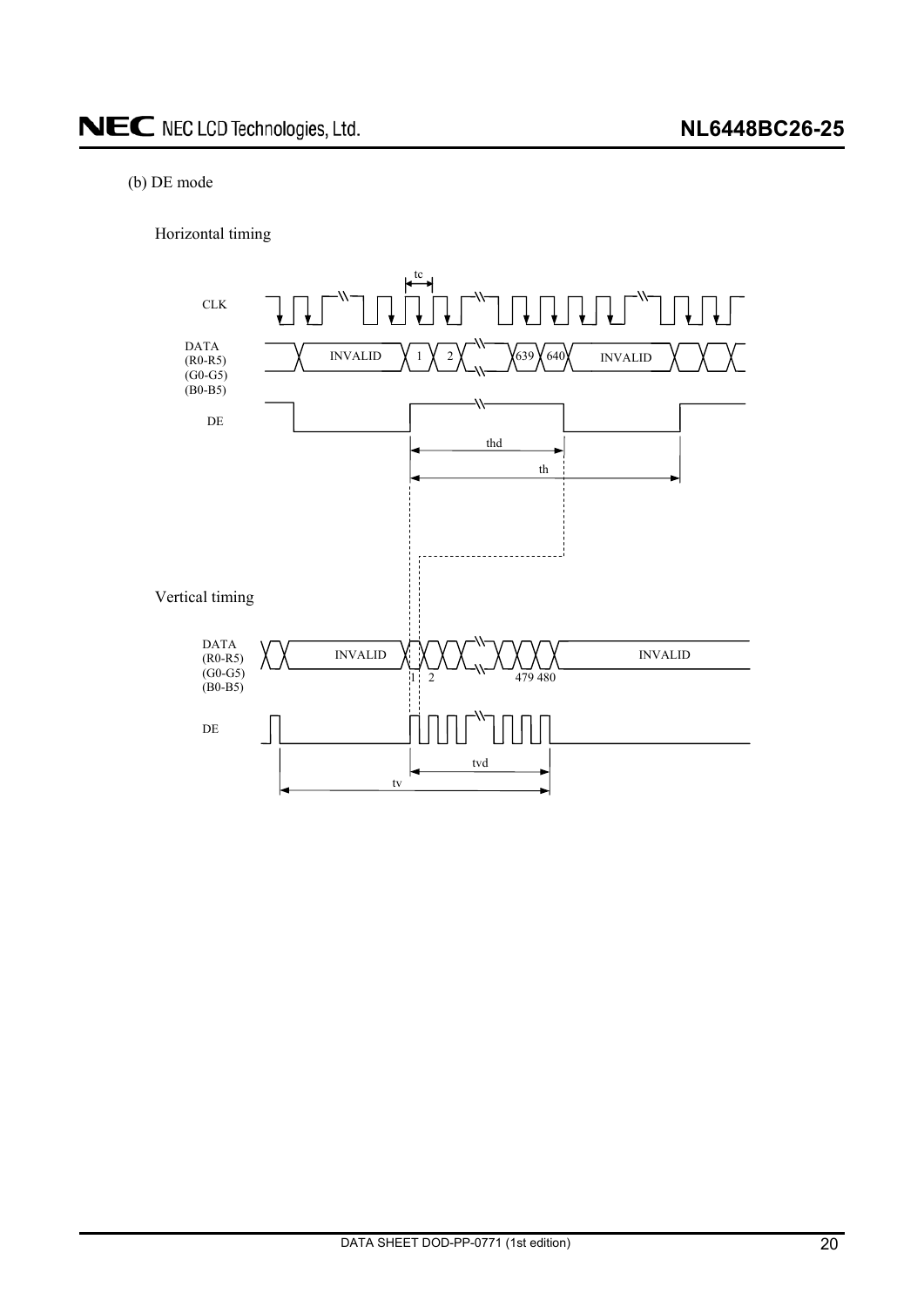

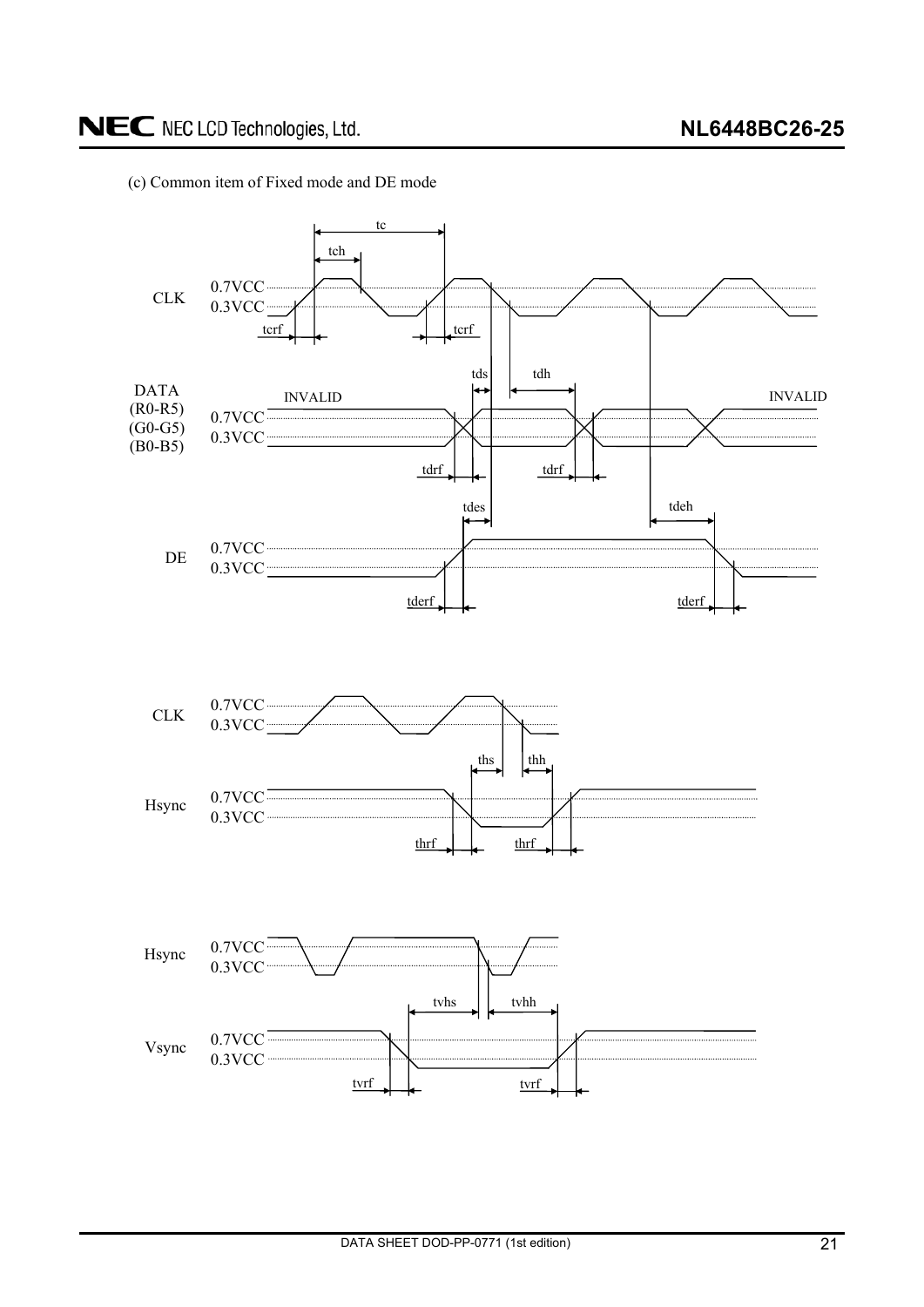### <span id="page-21-0"></span>4.10 OPTICS

4.10.1 Optical characteristics

|                      |       |                                                                                                       |               |                          |       |                          |                          | (Notel, Note2)                         |                   |
|----------------------|-------|-------------------------------------------------------------------------------------------------------|---------------|--------------------------|-------|--------------------------|--------------------------|----------------------------------------|-------------------|
| Parameter            |       | Condition                                                                                             | Symbol        | min.                     | typ.  | max.                     | Unit                     | <b>Measuring Remarks</b><br>instrument |                   |
| Luminance            |       | White at center<br>$\theta$ R= 0°, $\theta$ L= 0°, $\theta$ U= 0°, $\theta$ D= 0°                     | $\mathbf{L}$  | 450                      | 600   | $\overline{a}$           | $\text{cd/m}^2$          | $BM-5A$                                |                   |
| Contrast ratio       |       | White/Black at center<br>$\theta$ R= 0°, $\theta$ L= 0°, $\theta$ U= 0°, $\theta$ D= 0°               | CR            | 300                      | 600   | $\overline{\phantom{a}}$ | $\overline{a}$           | $BM-5A$                                | Note3             |
| Luminance uniformity |       | White<br>$\theta$ R= 0°, $\theta$ L= 0°, $\theta$ U= 0°, $\theta$ D= 0°                               | LU            |                          | 1.25  | 1.4                      | $\overline{\phantom{0}}$ | $BM-5A$                                | Note4             |
|                      | White | x coordinate                                                                                          | Wx            | 0.283                    | 0.313 | 0.343                    | $\blacksquare$           |                                        |                   |
|                      |       | y coordinate                                                                                          | Wy            | 0.299                    | 0.329 | 0.359                    | $\overline{\phantom{0}}$ |                                        | Note <sub>5</sub> |
|                      | Red   | x coordinate                                                                                          | Rx            | $\overline{\phantom{0}}$ | 0.630 | $\overline{\phantom{a}}$ | $\overline{a}$           |                                        |                   |
| Chromaticity         |       | y coordinate                                                                                          | Ry            | $\overline{\phantom{0}}$ | 0.345 | $\overline{\phantom{a}}$ | $\overline{\phantom{a}}$ |                                        |                   |
|                      | Green | x coordinate                                                                                          | <b>Gx</b>     | $\overline{\phantom{0}}$ | 0.310 | $\overline{\phantom{a}}$ | $\overline{\phantom{a}}$ | $SR-3$                                 |                   |
|                      |       | y coordinate                                                                                          | Gv            | $\blacksquare$           | 0.590 | $\overline{\phantom{a}}$ | ٠                        |                                        |                   |
|                      | Blue  | x coordinate                                                                                          | <b>Bx</b>     | $\overline{\phantom{0}}$ | 0.150 | $\overline{\phantom{a}}$ | $\overline{\phantom{a}}$ |                                        |                   |
|                      |       | v coordinate                                                                                          | By            | $\overline{\phantom{a}}$ | 0.110 | $\blacksquare$           | ٠                        |                                        |                   |
| Color gamut          |       | $\theta$ R= 0°, $\theta$ L= 0°, $\theta$ U= 0°, $\theta$ D= 0°<br>at center, against NTSC color space | $\mathcal{C}$ | 55                       | 60    | $\overline{\phantom{0}}$ | $\frac{0}{0}$            |                                        |                   |
|                      |       | White to Black                                                                                        | Ton           | $\overline{\phantom{0}}$ | 6     | 15                       | ms                       | $BM-5A$                                | Note <sub>6</sub> |
| Response time        |       | <b>Black to White</b>                                                                                 | Toff          |                          | 19    | 47                       | ms                       |                                        | Note7             |
|                      | Right | $\theta U = 0^\circ$ , $\theta D = 0^\circ$ , $CR \ge 10$                                             | $\theta$ R    | 70                       | 80    | $\overline{a}$           | $\circ$                  |                                        |                   |
|                      | Left  | $\theta U = 0^\circ$ , $\theta D = 0^\circ$ , $CR \ge 10$                                             | $\theta$ L    | 70                       | 80    | Ĭ.                       | $\circ$                  | EZ                                     | Note8             |
| Viewing angle        | Up    | $\theta$ R= 0°, $\theta$ L= 0°, CR≥ 10                                                                | $\theta$ U    | 70                       | 80    | $\overline{\phantom{0}}$ | $\circ$                  | Contrast                               |                   |
|                      | Down  | $\theta$ R= 0°, $\theta$ L= 0°, CR≥ 10                                                                | $\theta$ D    | 50                       | 60    | $\blacksquare$           | $\circ$                  |                                        |                   |

Note1: These are initial characteristics.

Note2: Measurement conditions are as follows.

Ta= 25°C, VCC= 3.3V, IBL= 5.0mArms/lamp, Display mode: VGA, Horizontal cycle= 1/31.468kHz, Vertical cycle= 1/59.94Hz, DPS= Low or Open: Normal scan

Optical characteristics are measured at luminance saturation after 20minutes from working the product, in the dark room. Also measurement methods are as follows.



- Note3: See "**4.10.2 Definition of contrast ratio**".
- Note4: See "**4.10.3 Definition of luminance uniformity**".
- Note5: These coordinates are found on CIE 1931 chromaticity diagram.
- Note6: Product surface temperature:  $TopF = 27^{\circ}C$
- Note7: See "**4.10.4 Definition of response times**".
- Note8: See "**4.10.5 Definition of viewing angles**".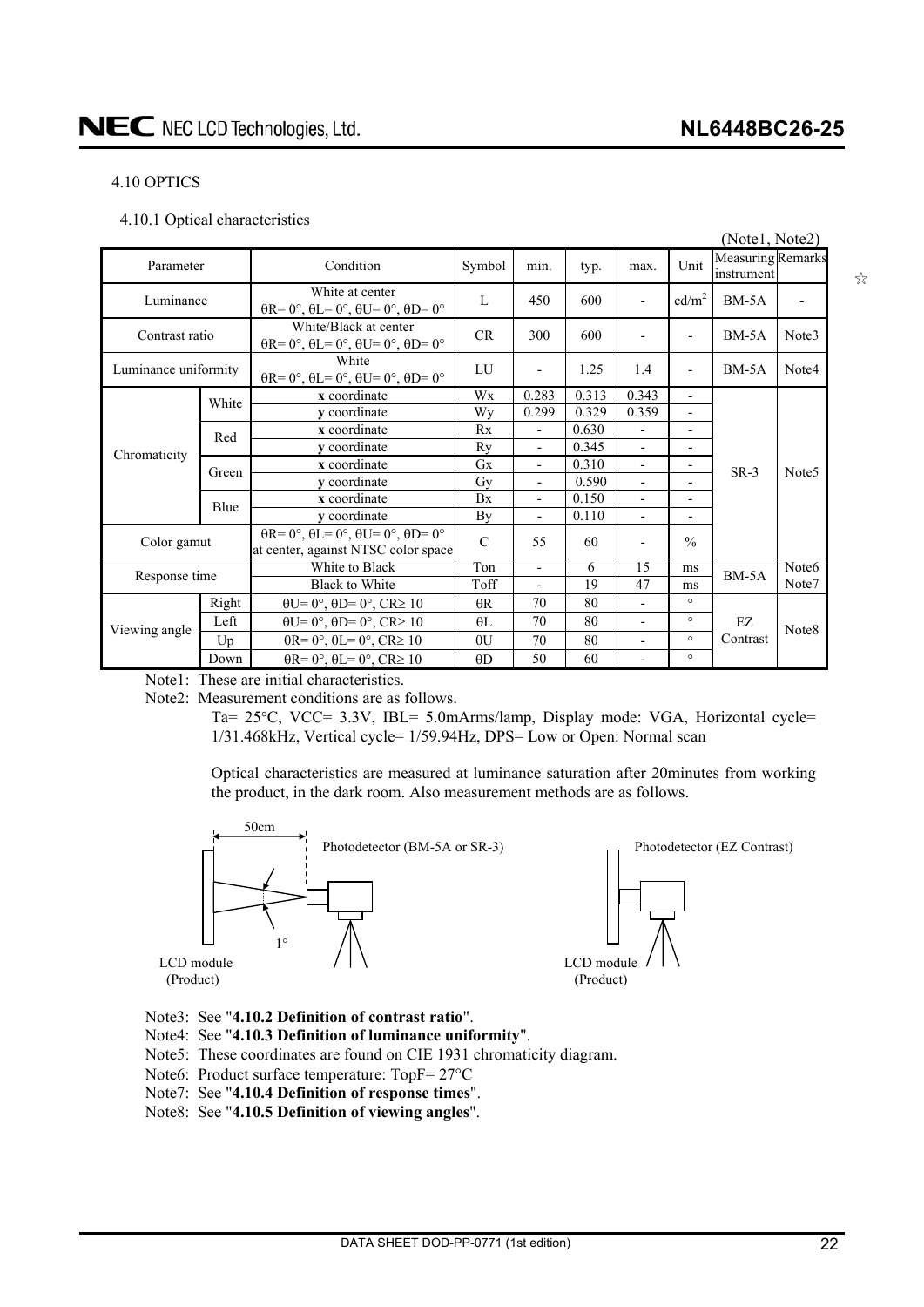### <span id="page-22-0"></span>4.10.2 Definition of contrast ratio

The contrast ratio is calculated by using the following formula.

Luminance of white screen Luminance of black screen Contrast ratio  $(CR)$  =

### 4.10.3 Definition of luminance uniformity

The luminance uniformity is calculated by using following formula.

Maximum luminance from  $\odot$  to  $\odot$ Luminance uniformity  $(LU) = \frac{Maxm and Taxm}{\text{Minimum luminance from } \mathcal{D} \text{ to } \mathcal{D}}$ 

The luminance is measured at near the 5 points shown below.

|     | 106 | 320            | 533       |
|-----|-----|----------------|-----------|
| 80  | ٠1, |                | ②         |
| 240 |     | $\ddot{\odot}$ |           |
| 400 | (4) |                | <u>ිල</u> |

#### 4.10.4 Definition of response times

Response time is measured, the luminance changes from "white" to "black", or "black" to "white" on the same screen point, by photo-detector. Ton is the time it takes the luminance change from 90% down to 10%. Also Toff is the time it takes the luminance change from 10% up to 90% (See the following diagram.).



#### 4.10.5 Definition of viewing angles

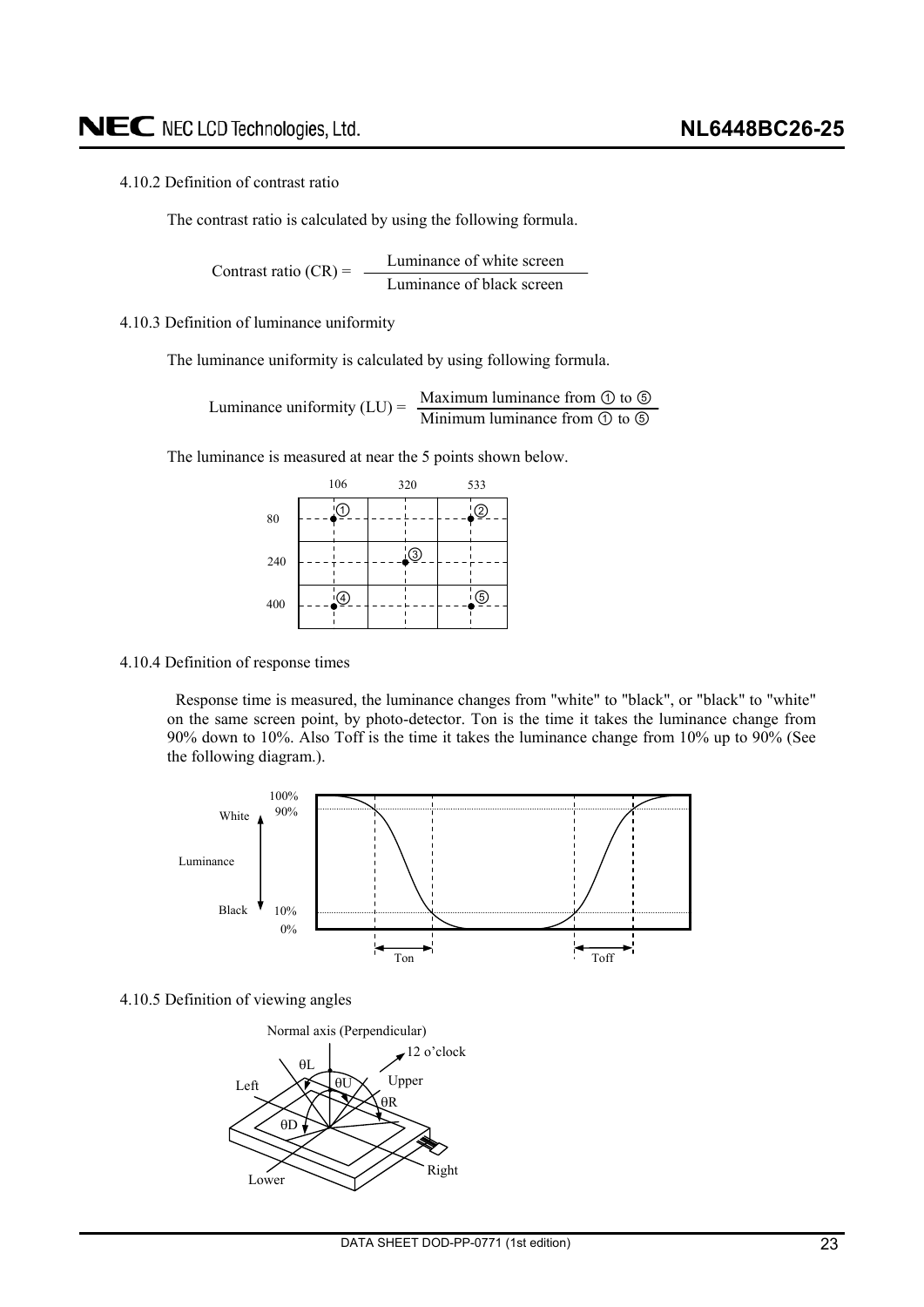### <span id="page-23-0"></span>**5. ESTIMATED LUMINANCE LIFETIME**

The luminance lifetime is the time from initial luminance to half-luminance.

### **This lifetime is the estimated value, and is not guarantee value.**

| Condition                     |                                                                                                   | Luminance lifetime (MTTF)<br>Notel, Note2 | Unit |
|-------------------------------|---------------------------------------------------------------------------------------------------|-------------------------------------------|------|
| Module                        | $25^{\circ}$ C (Ambient temperature of the product)<br>Continuous operation, IBL= 5.0mArms/lamp   | 43,000                                    |      |
|                               | $70^{\circ}$ C (Surface temperature at screen center)<br>Continuous operation, IBL= 5.0mArms/lamp | 33,000                                    | h    |
| Cold cathode fluorescent lamp | $25^{\circ}$ C (Ambient temperature of the lamp)<br>Continuous operation, IBL= 5.0mArms           | 50,000                                    |      |

Note1: MTTF is mean time to half-luminance.

Note2: In case the product works under low temperature environment, the lifetime becomes short.

 $z^{\prime\prime}$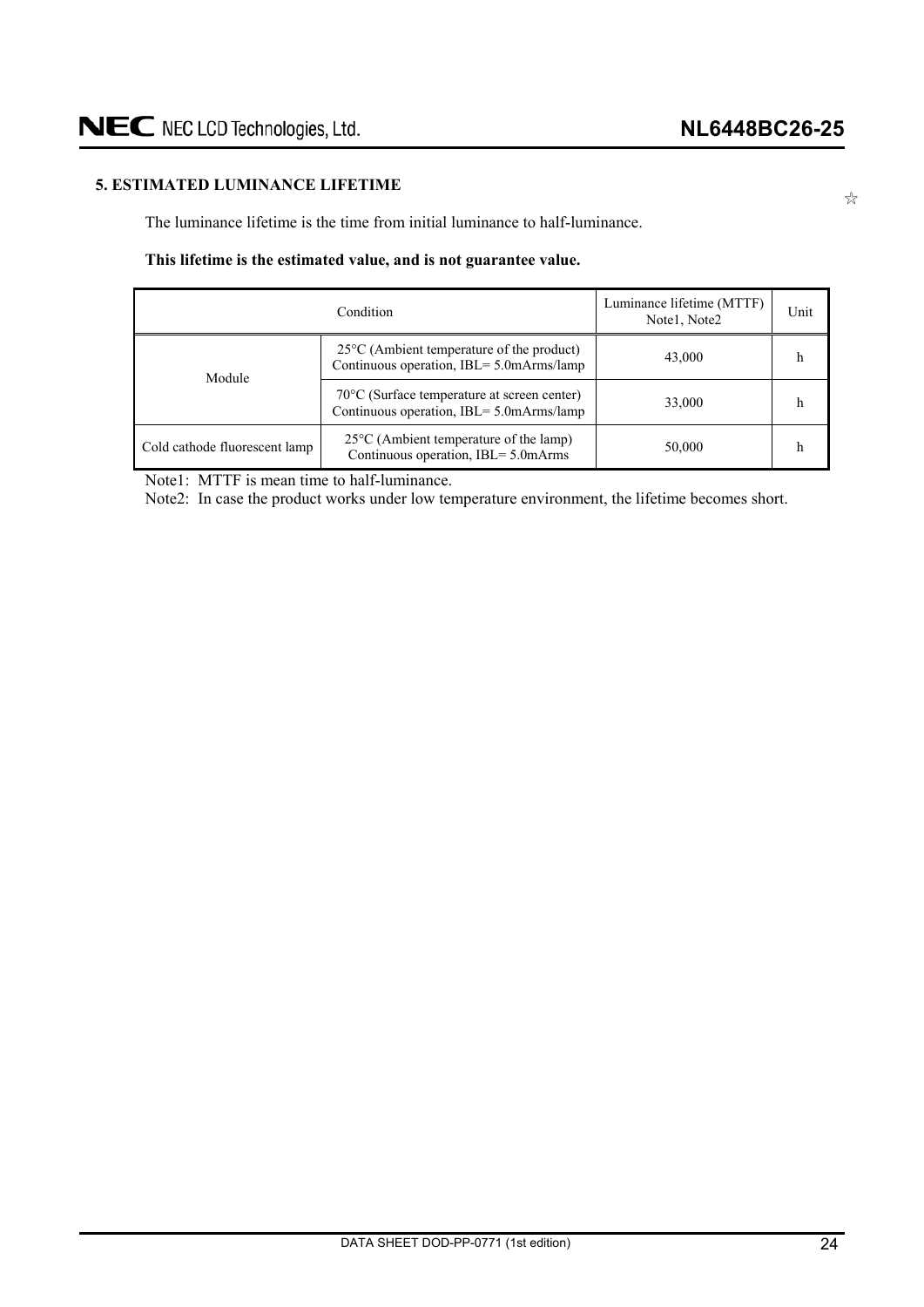### <span id="page-24-0"></span>**6. RELIABILITY TESTS**

| Test item                                    | Condition                                                                                                                                                       | Judgment                                       | Note1 |
|----------------------------------------------|-----------------------------------------------------------------------------------------------------------------------------------------------------------------|------------------------------------------------|-------|
| High temperature and humidity<br>(Operation) | ① $60 \pm 2$ °C, RH= 90%, 240 hours<br>Display data is black.<br>(2)                                                                                            |                                                |       |
| High temperature<br>(Operation)              | $70 \pm 3$ °C, 240 hours<br>ന<br>Display data is black.<br>(2)                                                                                                  |                                                |       |
| Heat cycle<br>(Operation)                    | $(1) -20 \pm 3$ °C1 hour<br>$70 \pm 3$ °C1hour<br>50 cycles, 4 hours/cycle<br>(2)<br>3 Display data is black.                                                   |                                                |       |
| Thermal shock<br>(Non operation)             | $\textcircled{1}$ -30 ± 3°C30 minutes<br>$80 \pm 3$ °C30 minutes<br>100cycles, 1hour/cycle<br>(2)<br>Temperature transition time is within<br>(3)<br>5 minutes. | No display malfunctions                        |       |
| <b>ESD</b><br>(Operation)                    | 150pF, 150 $\Omega$ , $\pm$ 10kV<br>①<br>9 places on a panel surface<br>Note <sub>2</sub><br>(2)<br>10 times each places at 1 sec interval<br>③                 |                                                |       |
| <b>Dust</b><br>(Operation)                   | Sample dust: No. 15 (by JIS-Z8901))<br>➀<br>15 seconds stir<br>(2)<br>8 times repeat at 1 hour interval<br>③                                                    |                                                |       |
| Vibration<br>(Non operation)                 | 5 to 100Hz, $19.6 \text{m/s}^2$<br>$\odot$<br>1 minute/cycle<br>(2)<br>X, Y, Z directions<br>3<br>120 times each directions<br>$\circled{4}$                    | No display malfunctions<br>No physical damages |       |
| Mechanical shock<br>(Non operation)          | ① 539m/ $s^2$ , 11ms<br>$\pm X$ , $\pm Y$ , $\pm Z$ directions<br>(2)<br>5 times each directions<br>3                                                           |                                                |       |

Note1: Display and appearance are checked under environmental conditions equivalent to the inspection conditions of defect criteria.

Note2: See the following figure for discharge points.

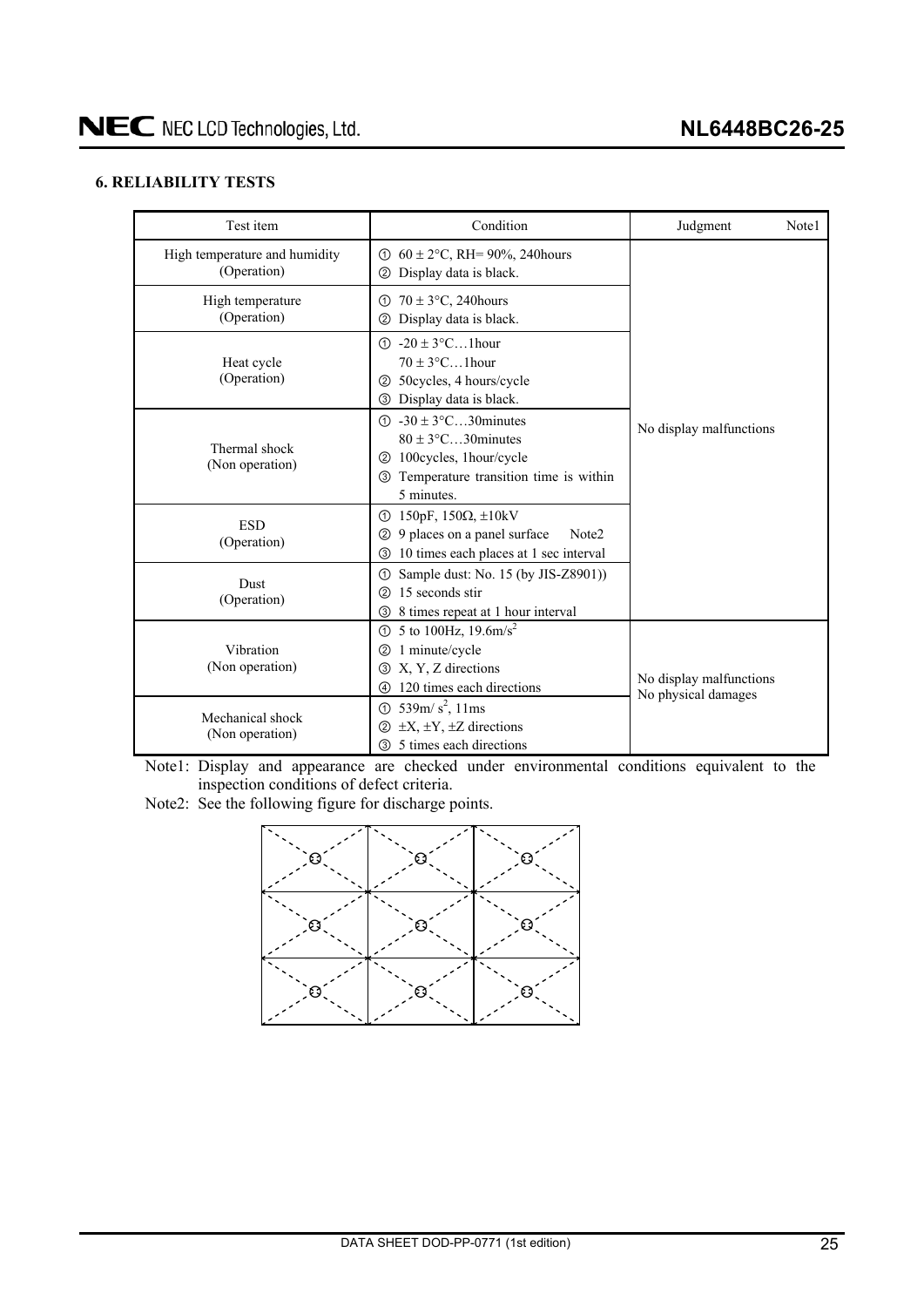### <span id="page-25-0"></span>**7. PRECAUTIONS**

### 7.1 MEANING OF CAUTION SIGNS

The following caution signs have very important meaning. **Be sure to read "7.2 CAUTIONS" and "7.3 ATTENTIONS", after understanding these contents!** 



### 7.2 CAUTIONS

 **Do not touch the working backlight. There is a danger of an electric shock.** 



- **Do not touch the working backlight. There is a danger of burn injury.**
- **Do not shock and press the LCD panel and the backlight! There is a danger of**  breaking, because they are made of glass. (Shock: To be not greater 539m/s<sup>2</sup> and to be not greater 11ms, Pressure: To be not greater 19.6N ( $\phi$ 16mm jig))

7.3 ATTENTIONS **!**

7.3.1 Handling of the product

- Take hold of both ends without touching the circuit board when the product (LCD module) is picked up from inner packing box to avoid broken down or misadjustment, because of stress to mounting parts on the circuit board.
- ཱ Do not hook nor pull cables such as lamp cable, and so on, in order to avoid any damage.
- ི When the product is put on the table temporarily, display surface must be placed downward.
- ཱི When handling the product, take the measures of electrostatic discharge with such as earth band, ionic shower and so on, because the product may be damaged by electrostatic.
- ུ The torque for product mounting screws must never exceed 0.294Nm. Higher torque might result in distortion of the bezel.
- ཱུ The product must be installed using mounting holes without undue stress such as bends or twist (See outline drawings). And do not add undue stress to any portion (such as bezel flat area). Bends or twist described above and undue stress to any portion may cause display mura.
- ྲྀ Do not press or rub on the sensitive product surface. When cleaning the product surface, use of the cloth with ethanolic liquid such as screen cleaner for LCD is recommended.
- ཷ Do not push nor pull the interface connectors while the product is working.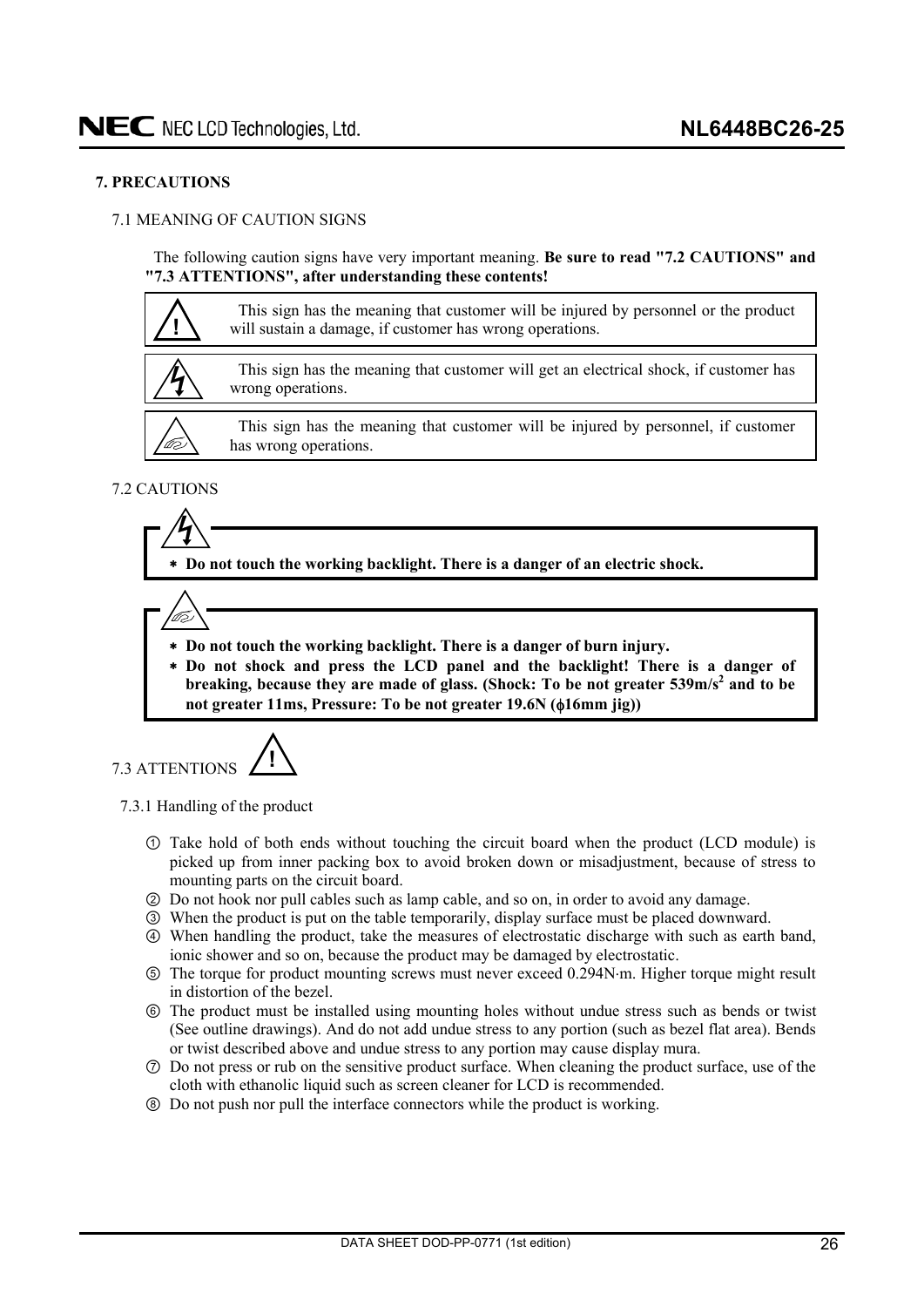- <span id="page-26-0"></span>ླྀ Do not bend or unbend the lamp cable at the near part of the lamp holding rubber, to avoid the damage for high voltage side of the lamp.
- ཹ Properly connect the plug (backlight side) to adaptable socket (inverter side) without incomplete connection. After connecting, be careful not to hook the lamp cables because incomplete connection may occur by hooking the lamp cables. This incomplete connection may cause abnormal operation of high voltage circuit.
- ེ If the lamp cable is attached on the metal part of the product directly, high frequency leak current to the metal part may occur, then the brightness may decrease or the lamp may not be turned on.
- ཻ When handling the product, use of an original protection sheet on the product surface (polarizer) is recommended for protection of product surface. Adhesive type protection sheet may change color or characteristics of the polarizer.
- ོ Usually liquid crystals don't leak through the breakage of glasses because of the surface tension of thin layer and the construction of LCD panel. But, if you contact with liquid crystal for the worst, please wash it out with soap.

### 7.3.2 Environment

- Do not operate or store in high temperature, high humidity, dewdrop atmosphere or corrosive gases. Keep the product in packing box with antistatic pouch in room temperature to avoid dusts and sunlight, when storing the product.
- ཱ In order to prevent dew condensation occurring by temperature difference, the product packing box should be opened after enough time being left under the environment of an unpacking room. Evaluate the leaving time sufficiently because a situation of dew condensation occurring is changed by the environmental temperature and humidity. (Recommended leaving time: 6 hours or more with packing state)
- ི Do not operate in high magnetic field. Circuit boards may be broken down by it.
- ཱི This product is not designed as radiation hardened.

### 7.3.3 Characteristics

### **The following items are neither defects nor failures.**

- Characteristics of the LCD (such as response time, luminance, color uniformity and so on) may be changed depending on ambient temperature. If the product is stored under condition of low temperature for a long time, it may cause display mura. In this case, the product should be operated after enough time being left under condition of operating temperature.
- ཱ Display mura, flicker, vertical seam or small spot may be observed depending on display patterns.
- ི Optical characteristics (e.g. luminance, display uniformity, etc.) gradually is going to change depending on operating time, and especially low temperature, because the LCD has cold cathode fluorescent lamps.
- ཱི Do not display the fixed pattern for a long time because it may cause image sticking. Use a screen saver, if the fixed pattern is displayed on the screen.
- ུ The display color may be changed depending on viewing angle because of the use of condenser sheet in the backlight.
- ཱུ Optical characteristics may be changed depending on input signal timings.
- ྲྀ The interference noise between input signal frequency for this product's signal processing board and luminance control frequency of the inverter may appear on a display. Set up luminance control frequency of the inverter so that the interference noise does not appear.
- ཷ After the product is stored under condition of low temperature or dark place for a long time, the cold cathode fluorescent lamp may not be turned on under the same condition because of the general characteristic of cold cathode fluorescent lamp. In addition, when Luminance control ratio is low in pulse width modulation method inverter, the lamp may not be turned on. In this case, power should be supplied again.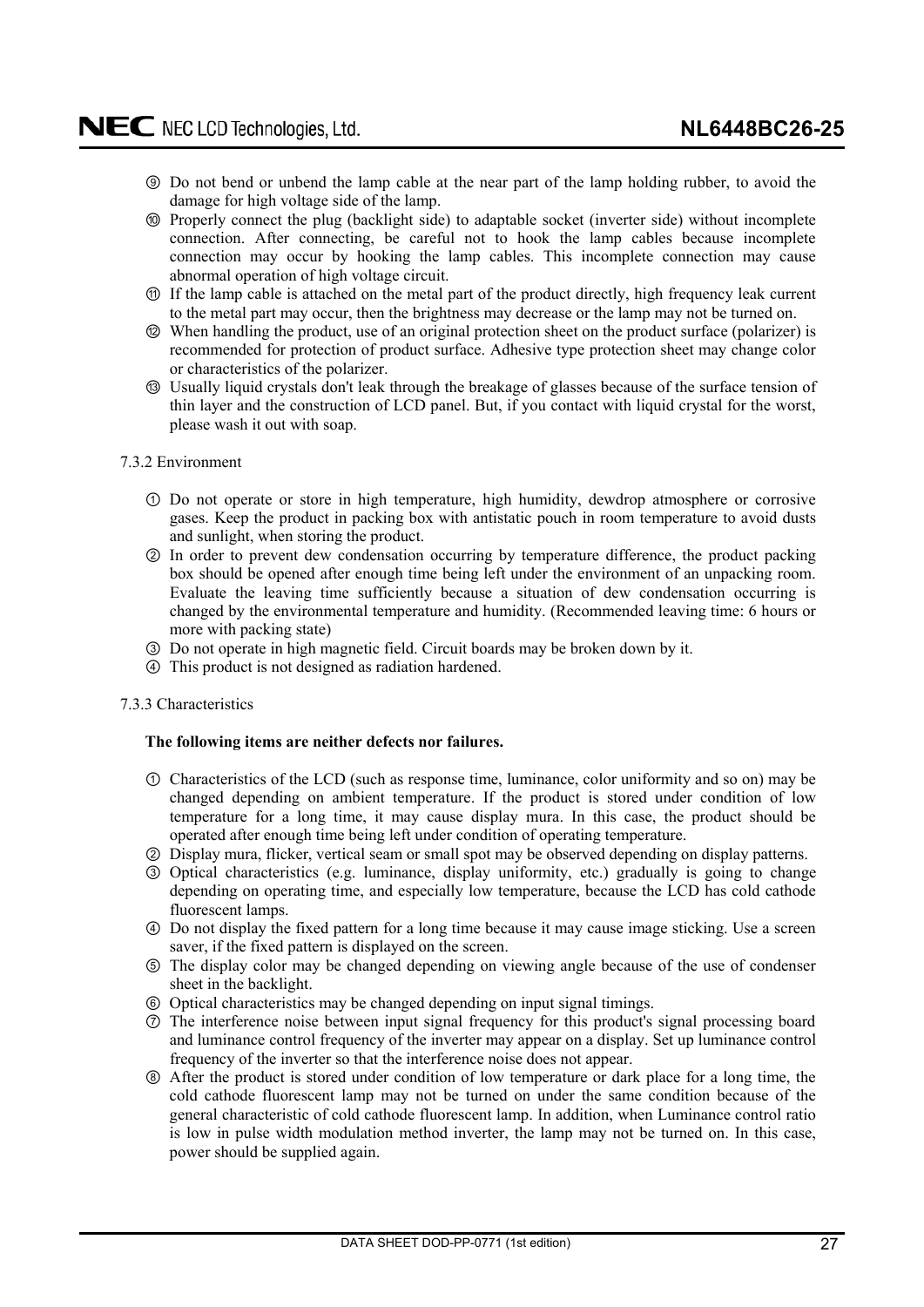$z^4$ 

### <span id="page-27-0"></span>7.3.4 Other

- All GND and VCC terminals should be used without any non-connected lines.
- ཱ Do not disassemble a product or adjust variable resistors.
- ི See "REPLACEMENT MANUAL FOR LAMP HOLDER SET", when replacing backlight lamps.
- ཱི Pay attention not to insert foreign materials inside of the product, when using tapping screws.
- ུ Pack the product with original shipping package, in order to avoid any damages during transportation, when returning the product to NEC for repair and so on.
- ཱུ The information of China RoHS directive six hazardous substances or elements in this product is as follows.

| China RoHS directive six hazardous substances or elements |                 |                 |                                   |                                            |                                                    |  |
|-----------------------------------------------------------|-----------------|-----------------|-----------------------------------|--------------------------------------------|----------------------------------------------------|--|
| Lead<br>(Pb)                                              | Mercury<br>(Hg) | Cadmium<br>(Cd) | Hexavalent<br>Chromium<br>(Cr VI) | Polybrominated<br><b>Biphenys</b><br>(PBB) | Polybrominated<br><b>Biphenyl Ethers</b><br>(PBDE) |  |
|                                                           |                 |                 |                                   |                                            |                                                    |  |

Note1:  $\bigcirc$ : This indicates that the poisonous or harmful material in all the homogeneous materials for this part is equal or below the limitation level of SJ/T11363-2006 standard regulation.

 $\times$  : This indicates that the poisonous or harmful material in all the homogeneous materials for this part is above the limitation level of SJ/T11363-2006 standard regulation.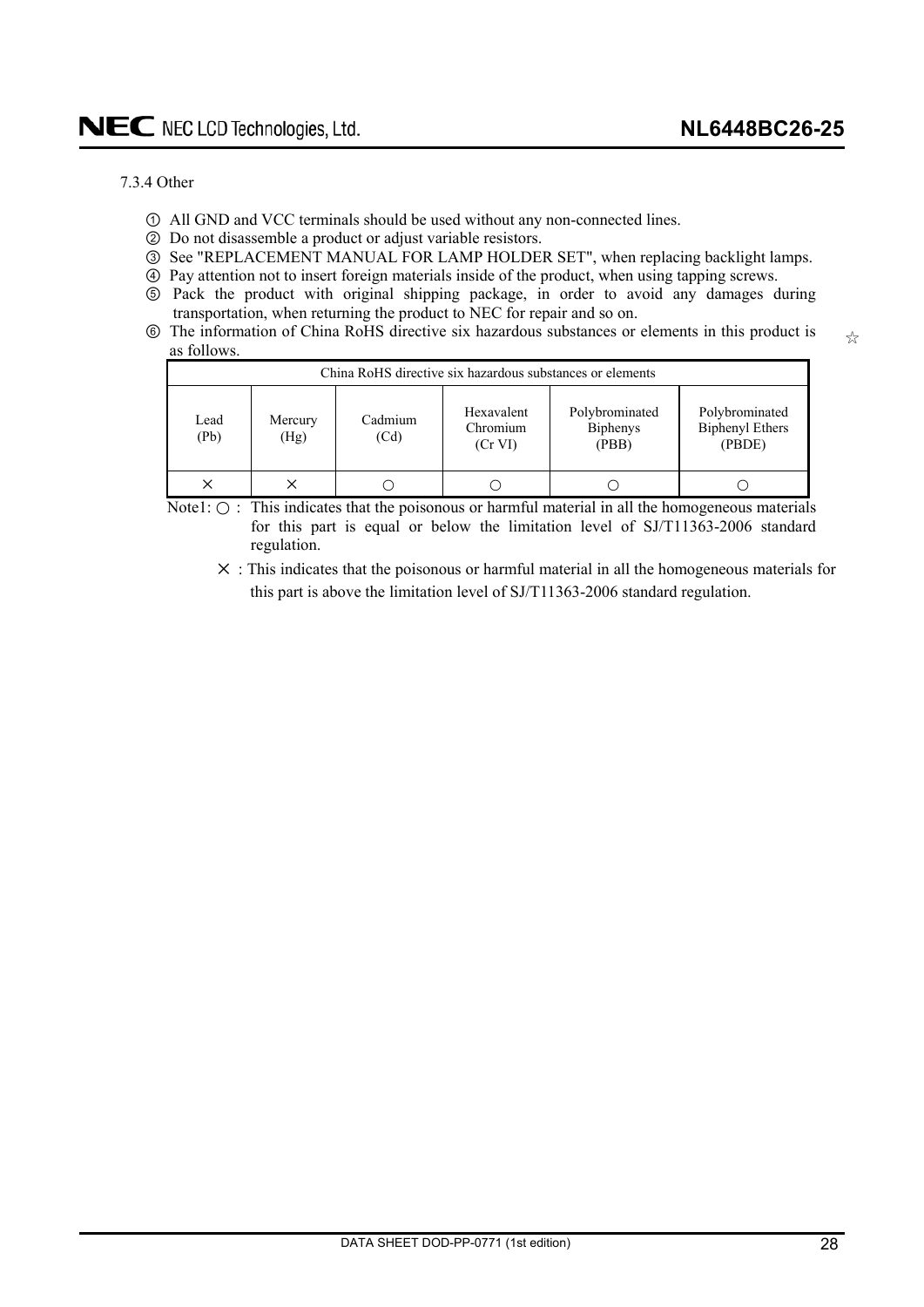

## NEC NEC LCD Technologies, Ltd.

### **8. OUTLINE DRAWINGS**

### 8.1 FRONT VIEW



<span id="page-28-0"></span>Note3: **WAS** Mounting hole portions (4 pieces)